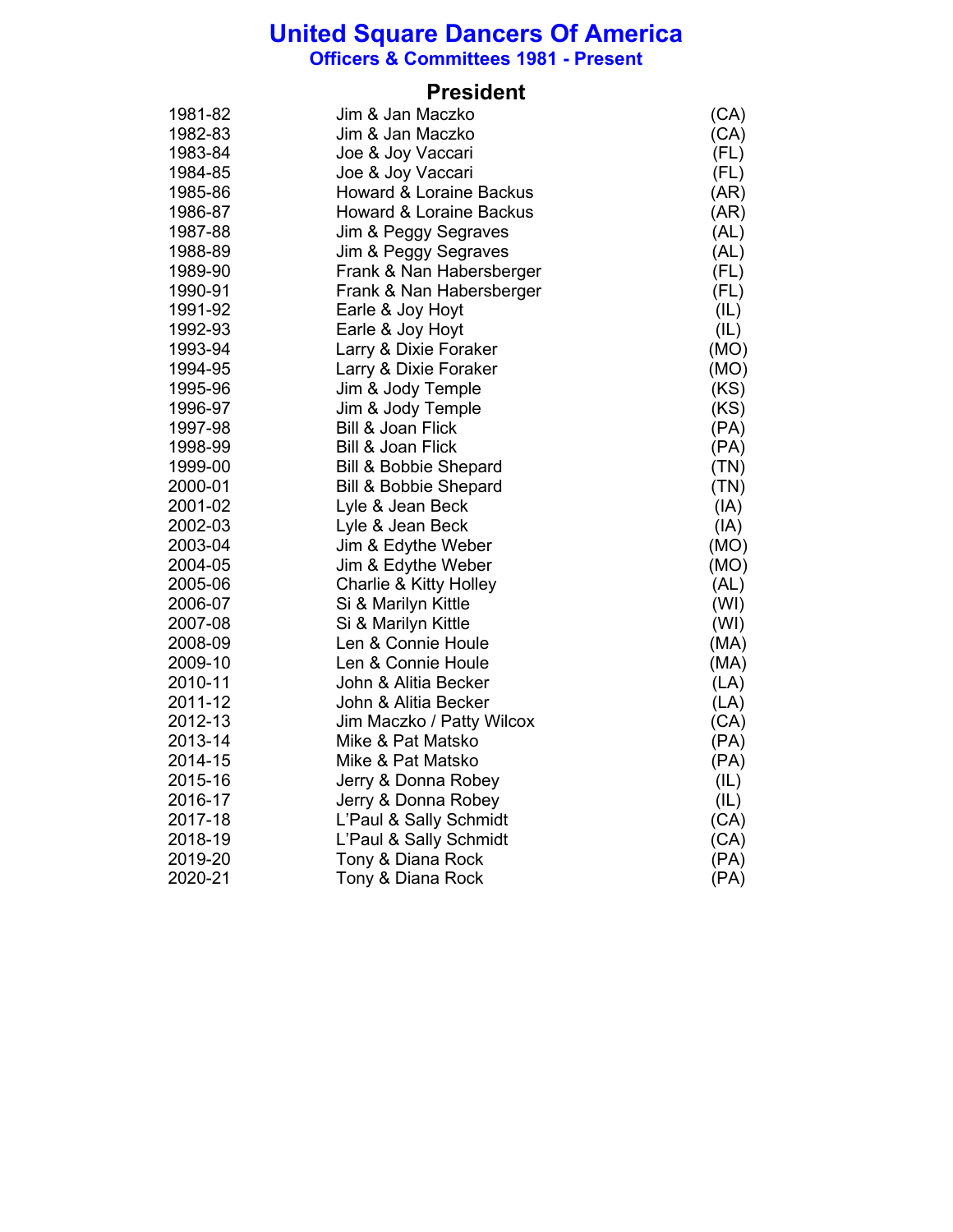**Officers & Committees 1981 - Present**

#### **Vice President – Eastern Region**

| 1981-82 | Vacant                         |      |
|---------|--------------------------------|------|
| 1982-83 | Walter & Ruth Henderson        | (PA) |
| 1983-84 | Walter & Ruth Henderson        | (PA) |
| 1984-85 | Orlo & Rita Roadley            | (NY) |
| 1985-86 | Orlo & Rita Roadley            | (NY) |
| 1986-87 | Orlo & Rita Roadley            | (NY) |
| 1987-88 | Orlo & Rita Roadley            | (NY) |
| 1988-89 | Walter & Sally Baechle         | (NY) |
| 1989-90 | Walter & Sally Baechle         | (NY) |
| 1990-91 | Walter & Sally Baechle         | (NY) |
| 1991-92 | John & Mary Lachenmeyer        | (PA) |
| 1992-93 | John & Mary Lachenmeyer        | (PA) |
| 1993-94 | John & Mary Lachenmeyer        | (PA) |
| 1994-95 | Bill & Joan Flick              | (PA) |
| 1995-96 | <b>Bill &amp; Joan Flick</b>   | (PA) |
| 1996-97 | <b>Bill &amp; Joan Flick</b>   | (PA) |
| 1997-98 | Larry & Penny Matchen          | (PA) |
| 1998-99 | Larry & Penny Matchen          | (PA) |
| 1999-00 | Larry & Penny Matchen          | (PA) |
| 2000-01 | Dave & Betty Peak / Bill Flick | (PA) |
| 2001-02 | <b>Bill Flick</b>              | (PA) |
| 2002-03 | <b>Bill Flick</b>              | (PA) |
| 2003-04 | <b>Bill Flick</b>              | (PA) |
| 2004-05 | Len & Connie Houle             | (MA) |
| 2005-06 | Len & Connie Houle             | (MA) |
| 2006-07 | Len & Connie Houle             | (MA) |
| 2007-08 | Dick & Shirley White           | (NH) |
| 2008-09 | Dick & Shirley White           | (NH) |
| 2009-10 | Dick & Shirley White           | (MH) |
| 2010-11 | Mike & Pat Matsko              | (PA) |
| 2011-12 | Mike & Pat Matsko              | (PA) |
| 2012-13 | Mike & Pat Matsko              | (PA) |
| 2013-14 | <b>Richard Delgado</b>         | (NJ) |
| 2014-15 | <b>Richard Delgado</b>         | (NJ) |
| 2015-16 | Liza Breault                   | (RI) |
| 2016-17 | Liza Breault                   | (RI) |
| 2017    | Tony & Diana Rock              | (PA) |
| 2017-18 | Tony & Diana Rock              | (PA) |
| 2018-19 | Tony & Diana Rock              | (PA) |
| 2019-20 | Mike & Pat Matsko (Appointed)  | (PA) |
| 2019-20 | Gilbert & Sharon Leon          | (VA) |
| 2020-21 | Gilbert & Sharon Leon          | (VA) |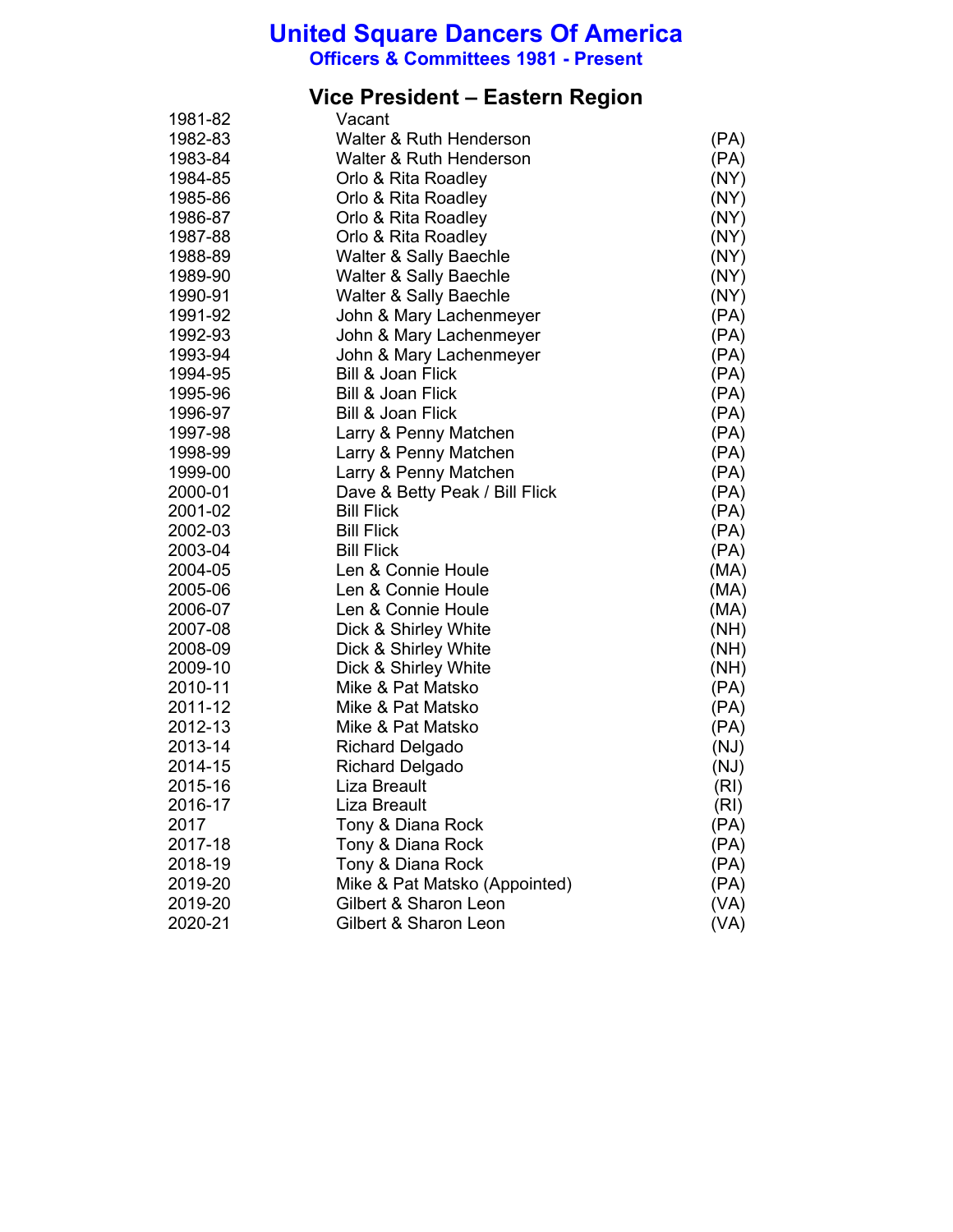**Officers & Committees 1981 - Present**

## **Vice President – Central Region**

| 1981-82 | Jim & Peggy Segraves              | $(AL-)$ |
|---------|-----------------------------------|---------|
| 1982-83 | Jim & Peggy Segraves              | (AL)    |
| 1983-84 | Jim & Peggy Segraves              | (AL)    |
| 1984-85 | George & Judy Garland             | (NC)    |
| 1985-86 | George & Judy Garland             | (NC)    |
| 1986-87 | John & Dimple Williford           | (AL)    |
| 1987-88 | John & Dimple Williford           | (AL)    |
| 1988-89 | Corbet & Rena Pharos              | (WV)    |
| 1989-90 | <b>Corbet &amp; Rena Pharos</b>   | (WV)    |
| 1990-91 | G.P. & Eleanor Caughman           | (SC)    |
| 1991-92 | G.P. & Eleanor Caughman           | (SC)    |
| 1992-93 | G.P. & Eleanor Caughman           | (SC)    |
| 1993-94 | <b>Bill &amp; Dody Shepard</b>    | (TN)    |
| 1994-95 | <b>Bill &amp; Dody Shepard</b>    | (TN)    |
| 1995-96 | <b>Bill Shepard</b>               | (TN)    |
| 1996-97 | Jack & Zonie Taylor               | (FL)    |
| 1997-98 | Jack & Zonie Taylor               | (FL)    |
| 1998-99 | Jack & Zonie Taylor               | (FL)    |
| 1999-00 | Jim & Jill Larkin                 | (SC)    |
| 2000-01 | Jim & Jill Larkin                 | (SC)    |
| 2001-02 | Jim & Jill Larkin                 | (SC)    |
| 2002-03 | Charlie & Kitty Holley            | (AL)    |
| 2003-04 | Charlie & Kitty Holley            | (AL)    |
| 2004-05 | Charlie & Kitty Holley            | (AL)    |
| 2005-06 | <b>Bill &amp; Bobbie Shepard</b>  | (TN)    |
| 2006-07 | <b>Bill &amp; Bobbie Shepard</b>  | (TN)    |
| 2007-08 | <b>Bill &amp; Bobbie Shepard</b>  | (TN)    |
| 2008-09 | Charlie & Kitty Holley            | (AL)    |
| 2009-10 | <b>Charlie &amp; Kitty Holley</b> | (AL)    |
| 2010-11 | <b>Bill Dot Shepard</b>           | (TN)    |
| 2011-12 | Jerry & Donna Robey               | (FL)    |
| 2012-13 | Jerry & Donna Robey               | (FL)    |
| 2013-14 | Jerry & Donna Robey               | (FL)    |
| 2014-15 | Ed & Lynda Willis                 | (NC)    |
| 2015-16 | Ed & Lynda Willis                 | (NC)    |
| 2016-17 | Ed & Lynda Willis                 | (NC)    |
| 2017-18 | Tom & Tina Wilkins                | (AL)    |
| 2018-19 | Tom & Tina Wilkins                | (AL)    |
| 2019-20 | Tom & Tina Wilkins                | (AL)    |
| 2020-21 | Gilbert & Sharon Leon             | (VAL)   |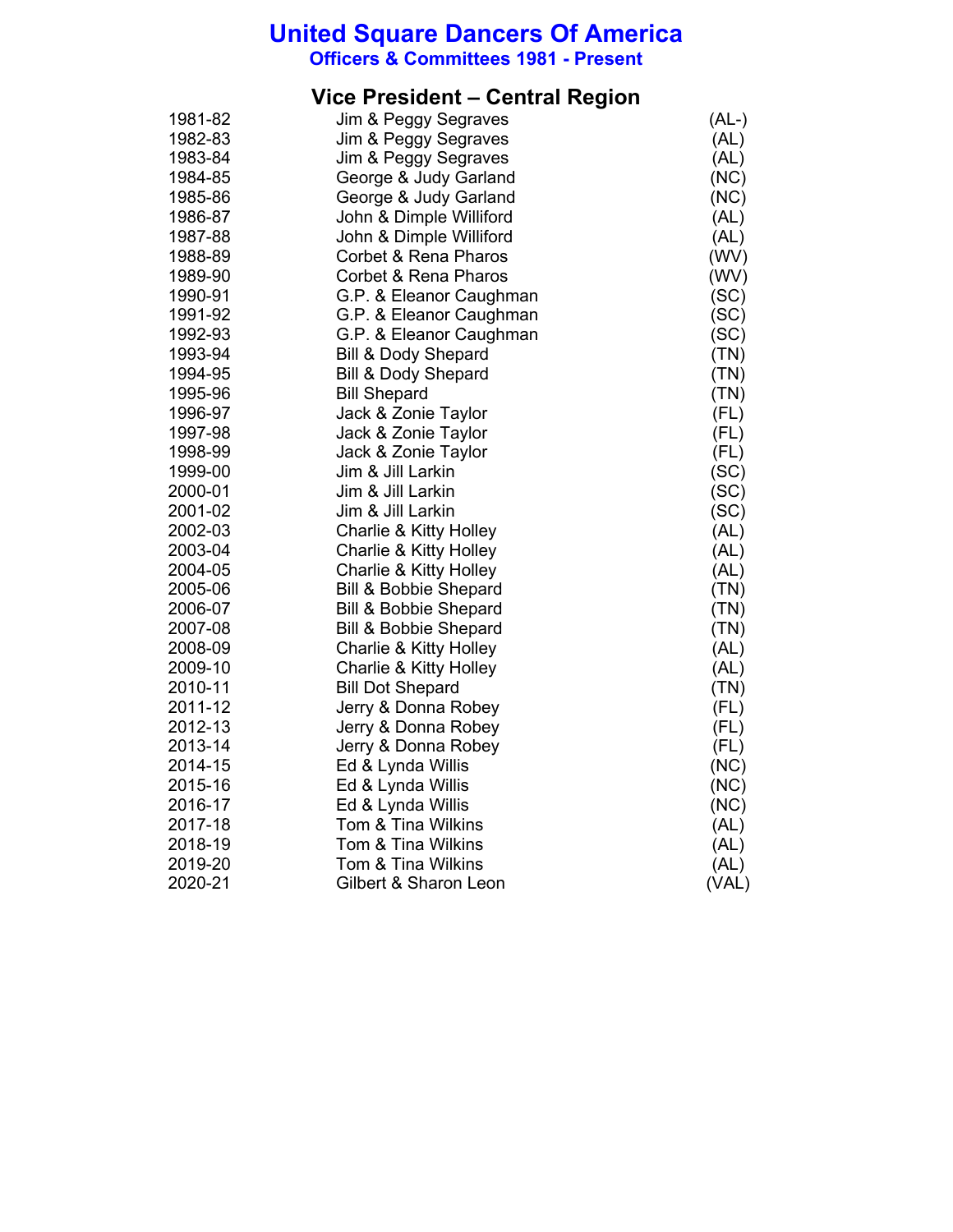**Officers & Committees 1981 - Present**

## **Vice President – Plains Region**

| 1981-82 | Ed & Mary Barbee                   | (TX) |
|---------|------------------------------------|------|
| 1982-83 | Ed & Mary Barbee                   | (TX) |
| 1983-84 | <b>Howard &amp; Loraine Backus</b> | (AR) |
| 1984-85 | <b>Howard &amp; Loraine Backus</b> | (AR) |
| 1985-86 | Clyde & Pauline Hanabrink          | (MO) |
| 1986-87 | Clyde & Pauline Hanabrink          | (MO) |
| 1987-88 | Clyde & Pauline Hanabrink          | (MO) |
| 1988-69 | Earle & Joy Hoyt                   | (IL) |
| 1989-90 | Earle & Joy Hoyt                   | (IL) |
| 1990-91 | Earle & Joy Hoyt                   | (IL) |
| 1991-92 | Larry & Dixie Foraker              | (MO) |
| 1992-93 | Larry & Dixie Foraker              | (MO) |
| 1993-94 | Jim & Jody Temple                  | (KS) |
| 1994-95 | Jim & Jody Temple                  | (KS) |
| 1995-96 | Mark & Rosalee Mortensen           | (MO) |
| 1996-97 | Mark & Rosalee Mortensen           | (MO) |
| 1997-98 | Mark & Rosales Mortensen           | (MO) |
| 1998-99 | Lyle & Jean Beck                   | (IA) |
| 1999-00 | Lyle & Jean Beck                   | (IA) |
| 2000-01 | Lyle & Jean Beck                   | (IA) |
| 2001-02 | Dan & Pat Liska                    | (MO) |
| 2002-03 | Dan & Pat Liska                    | (MO) |
| 2003-04 | Dan & Pat Liska                    | (MO) |
| 2004-05 | John & Alitia Becker               | (LA) |
| 2005-06 | John & Alitia Becker               | (LA) |
| 2006-07 | Mike & Mary Strub                  | (WI) |
| 2007-08 | Mike & Mary Strub                  | (WI) |
| 2008-09 | Mike & Mary Strub                  | (WI) |
| 2009-10 | Si & Marilyn Kittle                | (WI) |
| 2010-11 | Si & Marilyn Kittle                | (WI) |
| 2011-12 | Si & Marilyn Kittle                | (WI) |
| 2012-13 | Jim & Edythe Weber                 | (MO) |
| 2013-14 | Jim & Edythe Weber                 | (MO) |
| 2014-15 | Jim & Edythe Weber                 | (MO) |
| 2015-16 | Floyd & Judy Engelhardt            | (MN) |
| 2016-17 | Floyd & Judy Engelhardt            | (MN) |
| 2017-18 | Floyd & Judy Engelhardt            | (MN) |
| 2018-19 | Mark & Bina Krebsbach              | (ND) |
| 2019-20 | Mark & Bina Krebsbach              | (ND) |
| 2020-21 | Mark & Bina Krebsbach              | (ND) |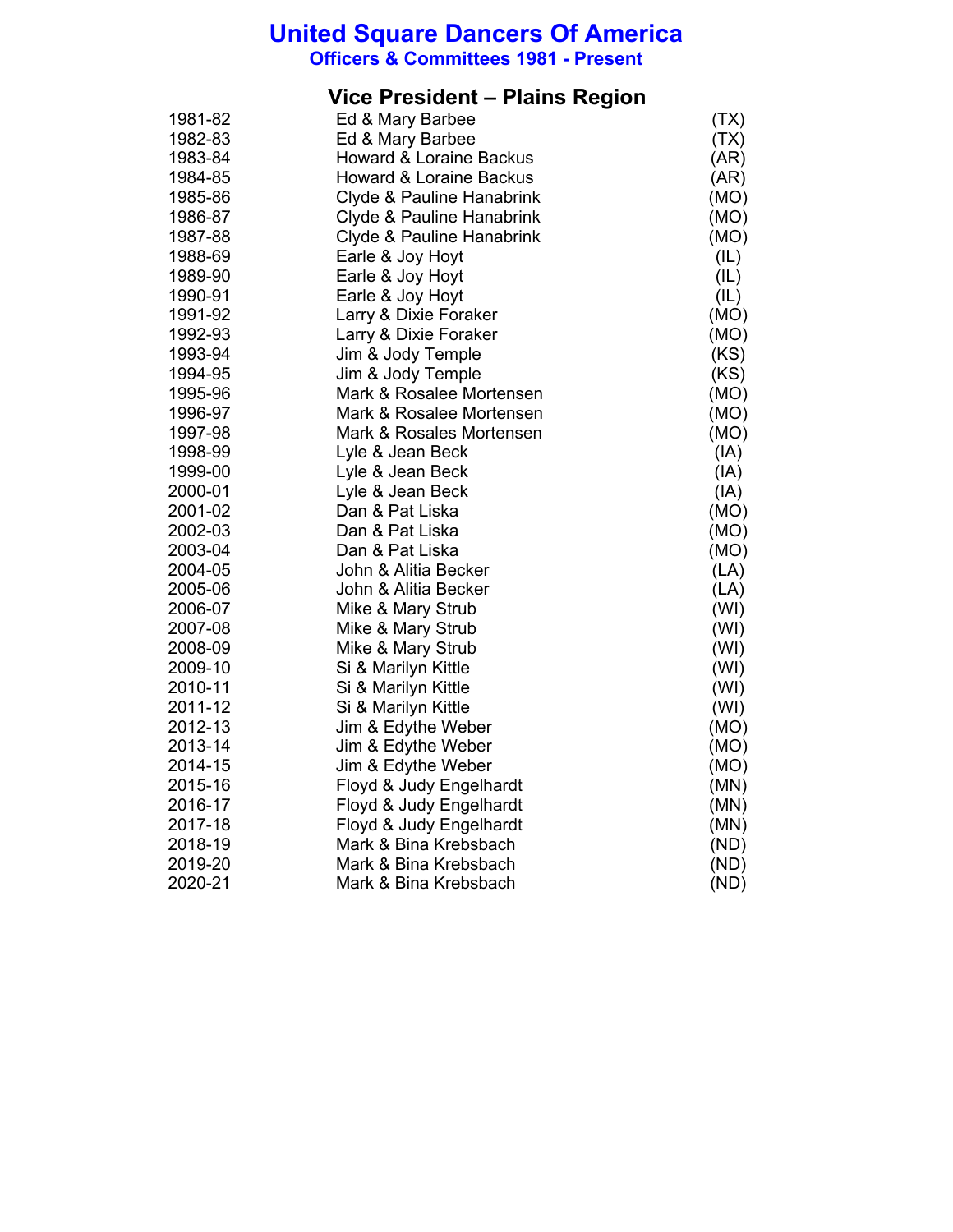**Officers & Committees 1981 - Present**

## **Vice President – Western Region**

| 1981-82 | Claude & Polly Potter         | (CO) |
|---------|-------------------------------|------|
| 1982-63 | Claude & Polly Potter         | (CO) |
| 1983-84 | Claude & Polly Potter         | (CO) |
| 1984-85 | Joni Fisher                   | (CA) |
| 198S-86 | Joni Fisher                   | (CA) |
| 1986-87 | Dick & Juanita Kitson         | (CA) |
| 1987-88 | <b>Bob &amp; Betty Coates</b> | (CA) |
| 1988-89 | <b>Bob &amp; Betty Coates</b> | (CA) |
| 1989-90 | <b>Bob &amp; Betty Coates</b> | (CA) |
| 1990-91 | Red & Reva Null               | (CA) |
| 1991-92 | Red & Reva Null               | (CA) |
| 1992-93 | Red & Reva Null               | (CA) |
| 1993-94 | Gailard & Jo Ann Janes        | (CO) |
| 1994-95 | Gailard & Jo Ann Janes        | (CO) |
| 1995-96 | Gailard & Jo Ann Janes        | (CO) |
| 1996-97 | Gilbert & Dee Leon            | (AZ) |
| 1997-98 | <b>Bob &amp; Betty Coates</b> | (CA) |
| 1998-99 | <b>Bob &amp; Betty Coates</b> | (CA) |
| 1999-00 | <b>Betty Coates</b>           | (CA) |
| 2000-01 | Sam & Marianne Baines         | (AZ) |
| 2001-02 | Sam & Marianne Baines         | (AZ) |
| 2002-03 | Sam & Marianne Baines         | (AZ) |
| 2003-04 | Michael & Kimberlee Streby    | (CA) |
| 2004-05 | Michael & Kimberlee Streby    | (CA) |
| 2005-06 | Michael & Kimberlee Streby    | (CA) |
| 2006-07 | Jim & Kay Rogers              | (OR) |
| 2007-08 | Jim & Kay Rogers              | (OR) |
| 2008-09 | Jim & Kay Rogers              | (OR) |
| 2009-10 | <b>Marilyn Schmit</b>         | (OR) |
| 2010-11 | Marilyn Schmit                | (OR) |
| 2011-12 | Marilyn Schmit                | (OR) |
| 2012-13 | Gilbert & Sharon Leon         | (CA) |
| 2013-14 | Gilbert & Sharon Leon         | (CA) |
| 2014-15 | 'Paul & Sally Schmidt         | (CA) |
| 2015-16 | L'Paul & Sally Schmidt        | (CA) |
| 2016-17 | L'Paul & Sally Schmidt        | (CA) |
| 2017-18 | Dale & Kathy Worthington      | (OR) |
| 2018-19 | Dale & Kathy Worthington      | (OR) |
| 2019-20 | Dale & Kathy Worthington      | (OR) |
| 2020-21 | L. Paul & Sally Schmidt       | (CA) |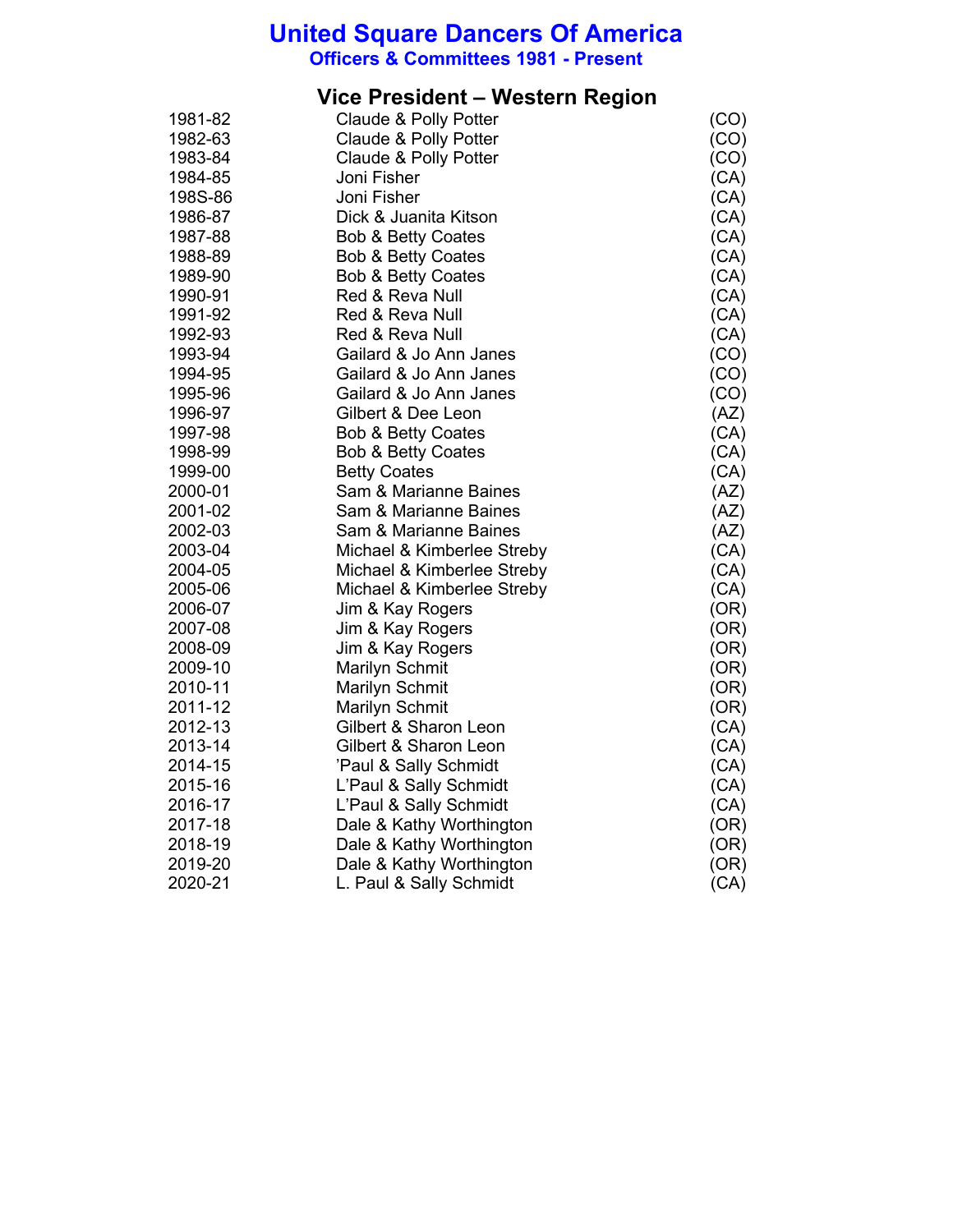**Officers & Committees 1981 - Present**

|         | <b>Secretary</b>               |      |
|---------|--------------------------------|------|
| 1981-82 | Nate & Margaret Reynolds       | (MD) |
| 1982-83 | Nate & Margaret Reynolds       | (MD) |
| 1983-84 | <b>Bob &amp; Betty Coates</b>  | (CA) |
| 1984-85 | <b>Bob &amp; Betty Coates</b>  | (CA) |
| 1985-86 | John & Dimple Williford        | (AL) |
| 1986-87 | Earle & Joy Hoyt               | (IL) |
| 1987-88 | Earle & Joy Hoyt               | (IL) |
| 1988-89 | Larry & Dixie Foraker          | (MO) |
| 1989-90 | Red & Reva Null                | (CA) |
| 1990-91 | Gailard & Jo Ann Janes         | (CO) |
| 1991-92 | Gailard & Jo Ann Janes         | (CO) |
| 1992-93 | Gailard & Jo Ann Janes         | (CO) |
| 1993-94 | Dick & Lois Currie             | (LA) |
| 1994-95 | Dick & Lois Currie             | (LA) |
| 1995-96 | Lyle & Jean Beck               | (IA) |
| 1996-97 | Lyle & Jean Beck               | (IA) |
| 1997-98 | Lyle & Jean Beck               | (AI) |
| 1998-99 | Marilyn & Ron Schmit           | (OR) |
| 1999-00 | Marilyn & Ron Schmit           | (OR) |
| 2000-01 | Marilyn & Ron Schmit           | (OR) |
| 2001-02 | Michael & Kimberlee Streby     | (CA) |
| 2002-03 | Michael & Kimberlee Streby     | (CA) |
| 2003-04 | Si & Marilyn Kittle            | (WI) |
| 2004-05 | Si & Marilyn Kittle            | (WI) |
| 2005-06 | Si & Marilyn Kittle            | (WI) |
| 2006-07 | Ray & Monica Landry            | (LA) |
| 2007-08 | Ray & Monica Landry            | (LA) |
| 2008-09 | Gilbert & Sharon Leon          | (CA) |
| 2009-10 | Gilbert & Sharon Leon          | (CA) |
| 2010-11 | Jim & Edythe Weber             | (MO) |
| 2011-12 | Jim & Edythe Weber             | (MO) |
| 2012-13 | Mileen McCall                  | (KY) |
| 2013-14 | Mileen McCall                  | (KY) |
| 2014-15 | <b>Mlleen McCall</b>           | (KY) |
| 2015-16 | <b>Brenda &amp; Scott Deal</b> | (WI) |
| 2016-17 | <b>Brenda &amp; Scott Deal</b> | (WI) |
| 2017-18 | <b>Brenda &amp; Scott Deal</b> | (WI) |
| 2018-19 | Ellery & Karen Gulbrand        | (WI) |
| 2019-20 | Ellery & Karen Gulbrand        | (WI) |
| 2020-21 | Ellery & Karen Gulbrand        | (WI) |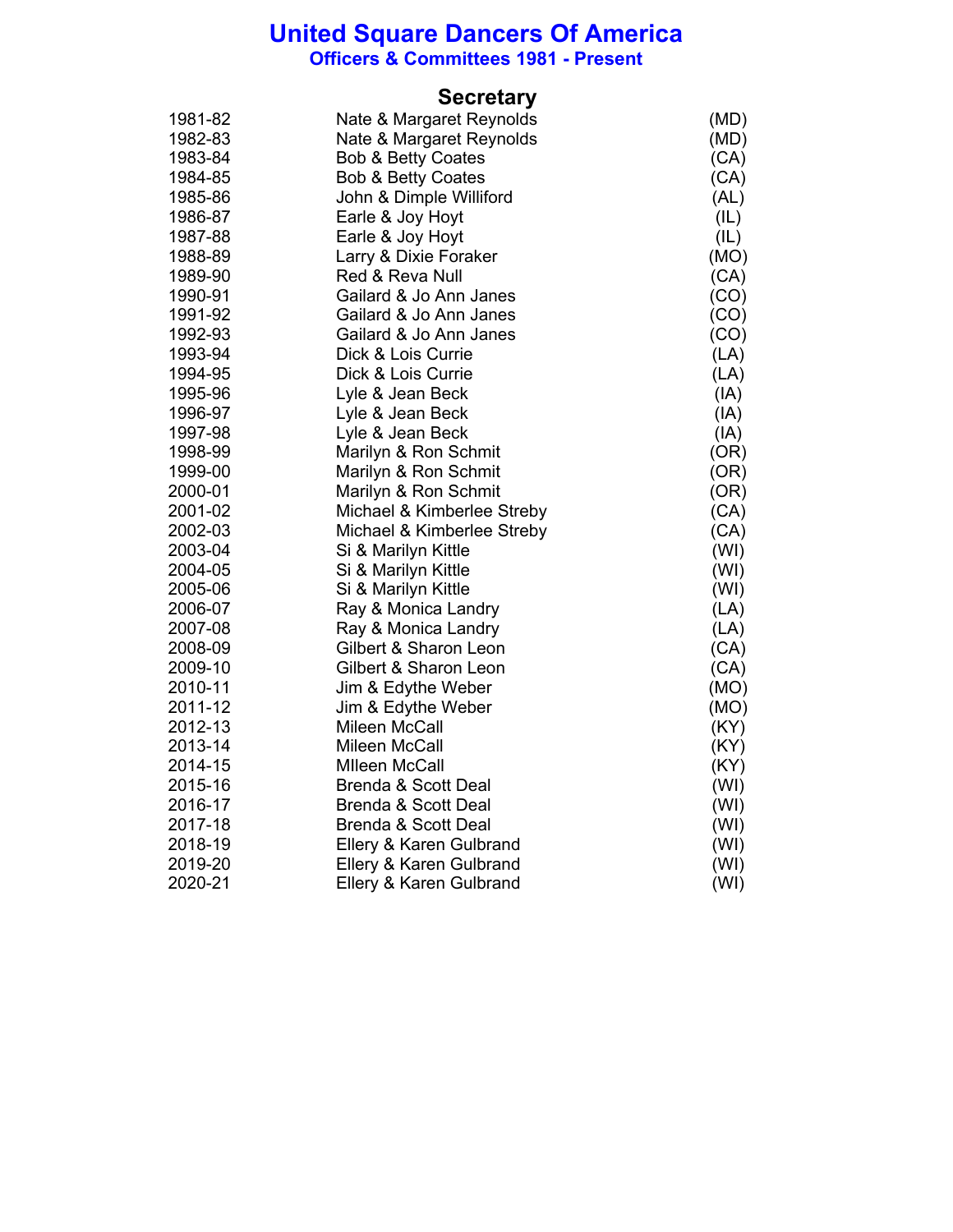**Officers & Committees 1981 - Present**

#### **Treasurer**

| 1981-62 | Joe Vaccari/Joy Richardson     | (FL) |
|---------|--------------------------------|------|
| 1982-83 | Joe Vaccari/Joy Richardson     | (FL) |
| 1983-84 | Ed & Mary Barbee               | (TX) |
| 1984-85 | Ed & Mary Barbee               | (TX) |
| 1985-86 | Frank & Nan Habersberger       | (FL) |
| 1986-87 | Frank & Nan Habersberger       | (FL) |
| 1987-88 | Frank & Nan Habersberger       | (FL) |
| 1988-89 | Frank & Nan Habersberger       | (FL) |
| 1989-90 | Larry & Dixie Foraker          | (MO) |
| 1990-91 | Larry & Dixie Foraker          | (MO) |
| 1991-92 | Jim & Jody Temple              | (KS) |
| 1992-93 | Jim & Jody Temple              | (KS) |
| 1993-94 | Bernie & Sue Auten             | (NE) |
| 1995-96 | Gilbert & Dea Leon             | (AZ) |
| 1996-97 | Gilbert & Dea Leon             | (AZ) |
| 1997-98 | Elmer & Lottie Jackson         | (TN) |
| 1998-99 | Elmer & Lottie Jackson         | (TN) |
| 1999-00 | Dave & Shirley Nihart          | (FL) |
| 2000-01 | Dave & Shirley Nihart          | (FL) |
| 2001-02 | Dave & Shirley Nihart          | (FL) |
| 2002-03 | Dave & Shirley Nihart          | (FL) |
|         | <b>Bob &amp; Loretta Welch</b> | (MO) |
| 2003-04 | Dave & Shirley Nihart          | (FL) |
| 2004-05 | <b>Bill Flick</b>              | (PA) |
| 2005-06 | <b>Bill Flick</b>              | (PA) |
| 2006-07 | <b>Bill Flick</b>              | (PA) |
| 2007-08 | Jim & Edythe Weber             | (MO) |
| 2008-09 | Jim & Edythe Weber             | (MO) |
| 2009-10 | Jim & Edythe Weber             | (MO) |
| 2010-11 | <b>Bill Flick</b>              | (PA) |
| 2011-12 | <b>Bill Flick</b>              | (PA) |
| 2012-13 | Jim & Judy Taylor (Appointed)  | (CO) |
| 2013-14 | Jim & Judy Taylor              | (CO) |
| 2014-15 | Jim & Judy Taylor              | (CO) |
| 2015-16 | Jim & Judy Taylor              | (CO) |
| 2016-17 | Edythe & Jim Weber             | (MO) |
| 2017-18 | Jim & Judy Taylor              | (CO) |
| 2018-19 | Jim & Judy Taylor              | (CO) |
| 2019-20 | Jim & Judy Taylor              | (CO) |
| 2020-21 | Pat Inglis                     | (GA) |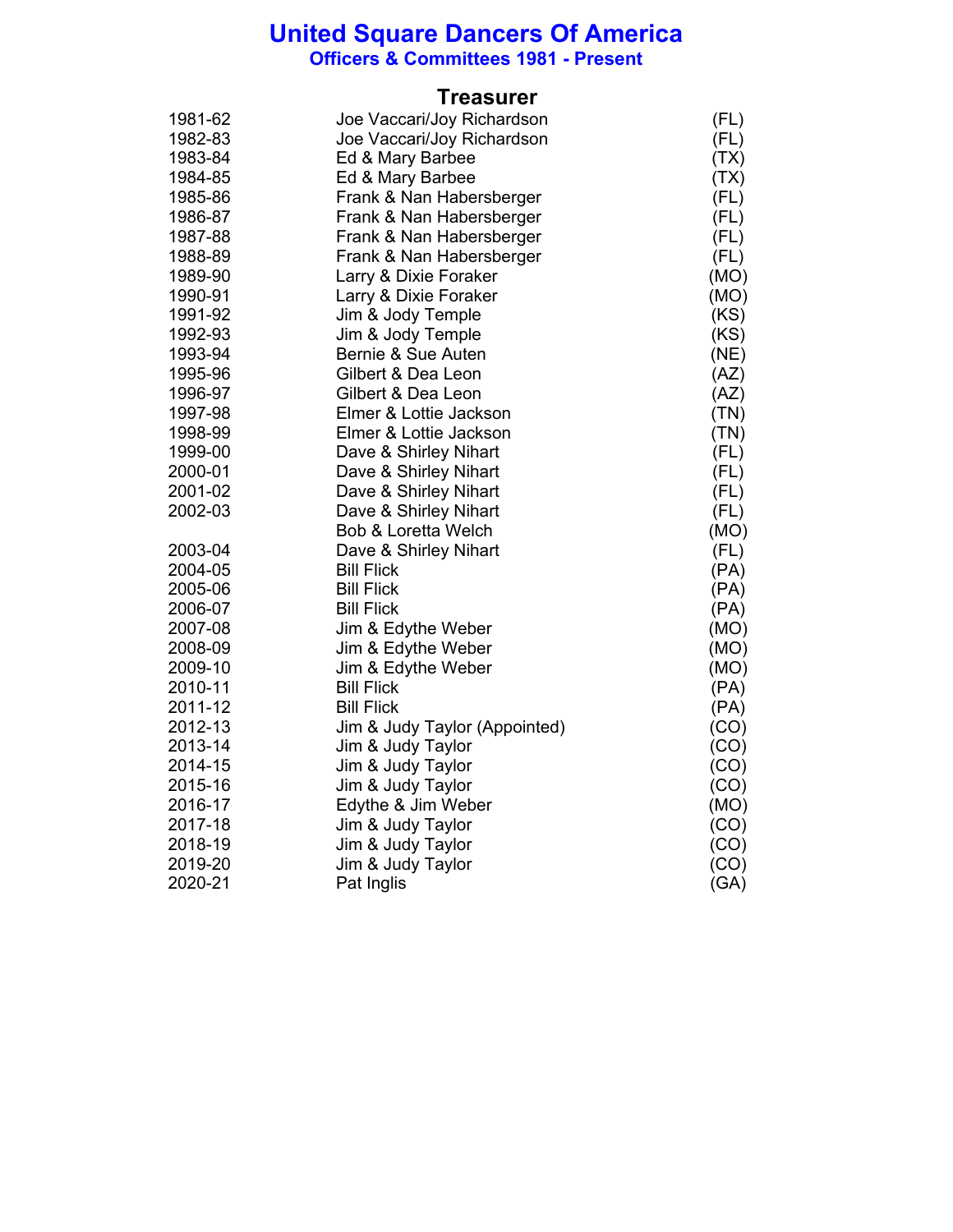**Officers & Committees 1981 - Present**

## **Director Of Information**

| 1981-82 | Vacant                 |      |
|---------|------------------------|------|
| 1982-83 | Jim & Jan Maczko       | (CA) |
| 1983-84 | Jim & Jan Maczko       | (CA) |
| 1984-85 | Jim & Jan Maczko       | (CA) |
| 1985-86 | Jim Maczko             | (CA) |
| 1986-87 | Jim & Kathy Maczko     | (CA) |
| 1987-88 | Jim & Kathy Maczko     | (CA) |
| 1988-89 | Jim & Kathy Maczko     | (CA) |
| 1989-90 | Jim & Peggy Segraves   | (AL) |
| 1990-91 | Jim & Peggy Segraves   | (AL) |
| 1991-92 | Jim & Peggy Segraves   | (AL) |
| 1992-93 | Jim & Peggy Segraves   | (AL) |
| 1993-94 | Jim & Peggy Segraves   | (AL) |
| 1994-95 | Jim & Peggy Segraves   | (AL) |
| 1995-96 | Jim & Peggy Segraves   | (AL) |
| 1996-97 | Jim & Peggy Segraves   | (AL) |
| 1997-98 | Jim & Peggy Segraves   | (AL) |
| 1998-99 | Jim & Edythe Weber     | (MO) |
| 1999-00 | Jim & Edythe Weber     | (MO) |
| 2000-01 | Jim & Edythe Weber     | (MO) |
| 2001-02 | Jim & Edythe Weber     | (MO) |
| 2002-03 | Jim & Edythe Weber     | (MO) |
| 2003-04 | Lyle & Jean Beck       | (IA) |
| 2004-05 | Lyle & Jean Beck       | (IA) |
| 2005-06 | Lyle & Jean Beck       | (IA) |
| 2006-07 | Lyle & Jean Beck       | (A)  |
| 2007-08 | Lyle & Jean Beck       | (IA) |
| 2008-09 | Lyle & Jean Beck       | (IA) |
| 2009-10 | Mike & Pat Matsko      | (PA) |
| 2010-11 | Len & Connie Houle     | (MA) |
| 2011-12 | Len & Connie Houle     | (MA) |
| 2012-13 | L'Paul & Sally Schmidt | (CA) |
| 2013-14 | L'Paul & Sally Schmidt | (CA) |
| 2014-15 | L'Paul & Sally Schmidt | (CA) |
| 2015-16 | L'Paul & Sally Schmidt | (CA) |
| 2016-17 | L'Paul & Sally Schmidt | (CA) |
| 2017-18 | Ed & Lynda Willis      | (NC) |
| 2018-19 | L'Paul & Sally Schmidt | (CA) |
| 2019-20 | L'Paul & Sally Schmidt | (CA) |
| 2020-21 | L'Paul & Sally Schmidt | (CA) |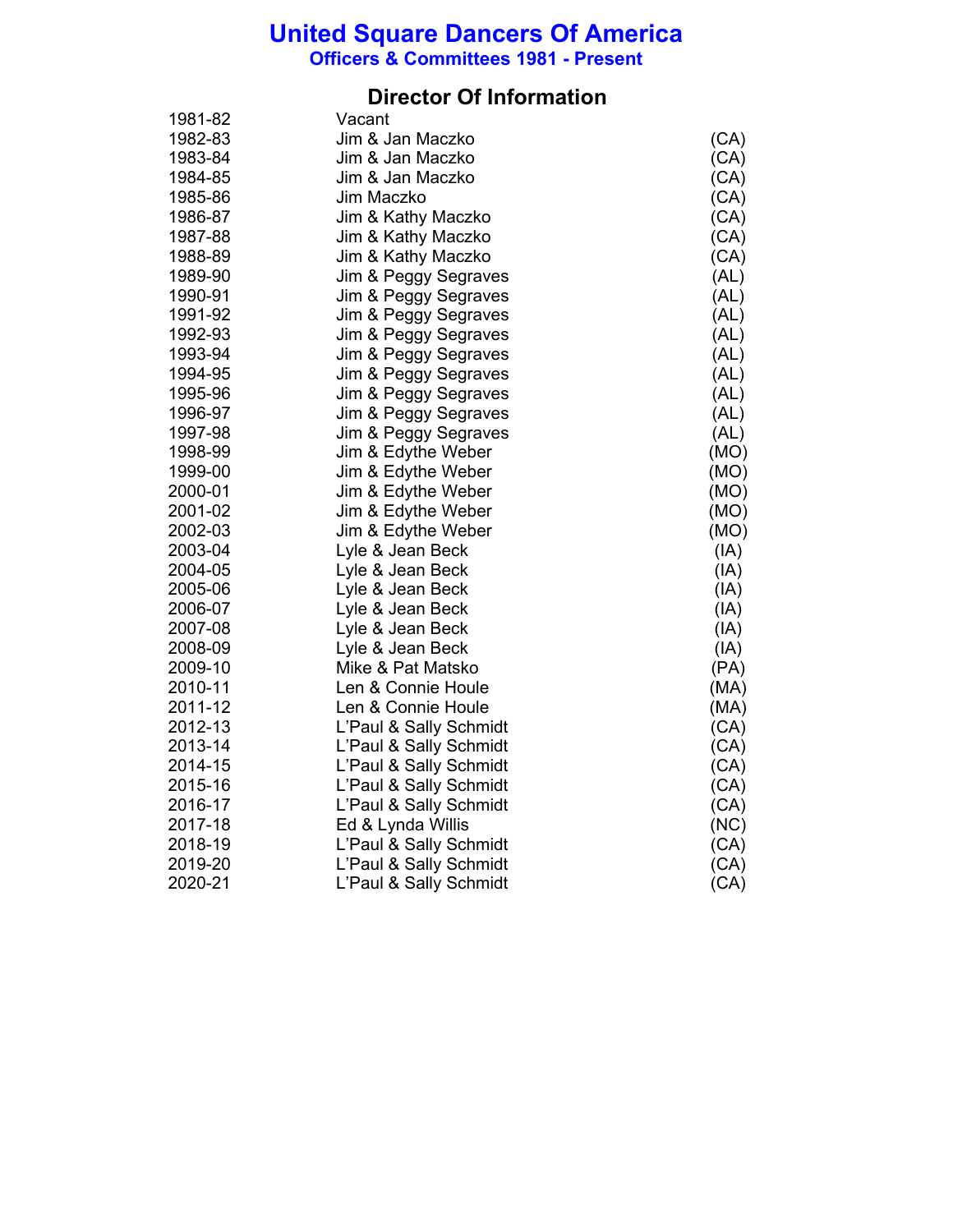**Officers & Committees 1981 - Present**

### **Historian / Archives**

| 1981-82 | Vacant                            |      |
|---------|-----------------------------------|------|
| 1982-83 | <b>Walter &amp; Esther Stoltz</b> | (FL) |
| 1983-84 | <b>Walter &amp; Esther Stoltz</b> | (FL) |
| 1984-85 | <b>Walter &amp; Esther Stoltz</b> | (FL) |
| 1985-86 | <b>Walter &amp; Esther Stoltz</b> | (FL) |
| 1986-87 | Claude & Polly Potter             | (CO) |
| 1987-88 | Mary McClure                      | (CA) |
| 1988-89 | Mary McClure                      | (CA) |
| 1989-90 | Mary McClure                      | (OR) |
| 1990-91 | Mary McClure                      | (OR) |
| 1991-92 | Mary McClure                      | (OR) |
| 1992-93 | Mary McClure                      | (OR) |
| 1993-94 | Mary McClure                      | (OR) |
| 1994-95 | Mary McClure                      | (OR) |
| 1995-96 | Mary McClure                      | (OR) |
| 1996-97 | Gailard & Jo Ann Janes            | (CO) |
| 1997-98 | Frank & Nan Habersberger          | (FL) |
| 1998-99 | Frank & Nan Habersberger          | (FL) |
| 1999-00 | Frank & Nan Habersberger          | (FL) |
| 2000-01 | Frank & Nan Habersberger          | (FL) |
| 2001-02 | Ron & Marilyn Schmit              | (OR) |
| 2002-03 | Ron & Marilyn Schmit              | (OR) |
| 2003-04 | <b>Bill &amp; Bobbie Shepard</b>  | (TN) |
| 2004-05 | Patty Wilcox                      | (CA) |
| 2005-06 | Al & Portia Bruning               | (IA) |
| 2006-07 | Al & Portia Bruning               | (IA) |
| 2007-08 | Al & Portia Bruning               | (IA) |
| 2009-10 | John & Alitia Becker              | (LA) |
| 2010-11 | John & Alitia Becker              | (LA) |
| 2011-12 | Gilbert & Sharon Leon             | CA)  |
| 2012-13 | Gilbert & Sharon Leon             | (CA) |
| 2013-14 | Gilbert & Sharon Leon             | (CA) |
| 2014-15 | Vacant                            |      |
| 2015-16 | Jim & Judy Taylor                 | (CO) |
| 2016-17 | Jim & Judy Taylor                 | (CO) |
| 2017-18 | Jim & Judy Taylor                 | (CO) |
| 2018-19 | Jim & Judy Taylor                 | (CO) |
| 2019-20 | <b>Edythe Weber</b>               | (MO) |
| 2020-21 | <b>Edythe Weber</b>               | (MO) |
|         |                                   |      |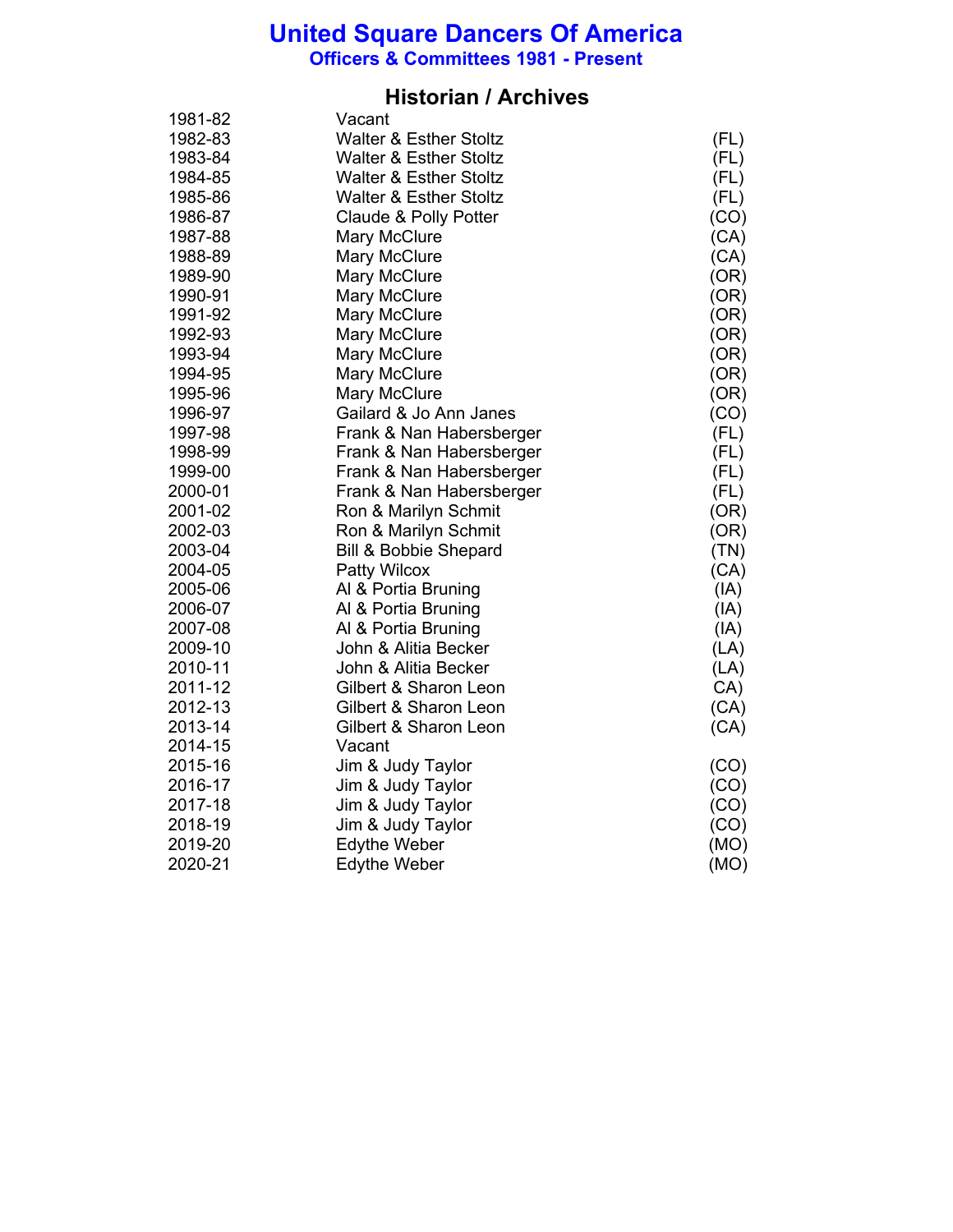**Officers & Committees 1981 - Present**

### **Parliamentarian**

| 1981-82 | Charles & Ebba Naddeo        | (CA) |
|---------|------------------------------|------|
| 1982-83 | <b>Charles Naddeo</b>        | (CA) |
| 1983-84 | Charles & Peggy Naddeo       | (CA) |
| 1984-85 | Charles & Peggy Naddeo       | (CA) |
| 1985-86 | <b>Charles Naddeo</b>        | (CA) |
| 1986-87 | <b>Charles Naddeo</b>        | (CA) |
| 1987-88 | <b>Charles Naddeo</b>        | (CA) |
| 1988-89 | Orlo & Rita Roadley          | (NY) |
| 1989-90 | Clyde & Pauline Hanabrink    | (MO) |
| 1990-91 | Clyde & Pauline Hanabrink    | (MO) |
| 1991-92 | Clyde & Pauline Hanabrink    | (MO) |
| 1992-93 | <b>Bill &amp; Joan Flick</b> | (PA) |
| 1993-94 | <b>Bill &amp; Joan Flick</b> | (PA) |
| 1994-95 | Jim Maczko                   | (CA) |
| 1995-96 | Jim Maczko                   | (CA) |
| 1996-97 | Jim Maczko                   | (CA) |
| 1997-98 | Jim Maczko                   | (CA) |
| 1998-99 | Jim Maczko                   | (CA) |
| 1999-00 | Jim Maczko                   | (CA) |
| 2000-01 | Jim Maczko                   | (CA) |
| 2001-02 | Jim Maczko                   | (CA) |
| 2002-03 | Jim Maczko                   | (CA) |
| 2003-04 | Jim Maczko                   | (CA) |
| 2004-05 | Jim Maczko                   | (CA) |
| 2005-06 | Jim Maczko                   | (CA) |
| 2006-07 | Jim Maczko                   | (CA) |
| 2007-08 | Jim Maczko                   | (CA) |
| 2008-09 | Jim Maczko                   | (CA) |
| 2009-10 | Jim Maczko                   | (CA) |
| 2010-11 | Jim Maczko                   | (CA) |
| 2011-12 | Jim Maczko                   | (CA) |
| 2012-13 | <b>Bill Flick</b>            | (PA) |
| 2013-14 | <b>Bill Flick</b>            | (PA) |
| 2014-15 | <b>Bill Flick</b>            | (PA) |
| 2015-16 | Jim Maczko                   | (CA) |
| 2016-17 | Jim Maczko                   | (CA) |
| 2017-18 | Jim Maczko                   | (CA) |
| 2018-19 | Jim Maczko                   | (CA) |
| 2019-20 | Jim Maczko                   | (CA) |
| 2020-21 | Jim Maczko                   | (CA) |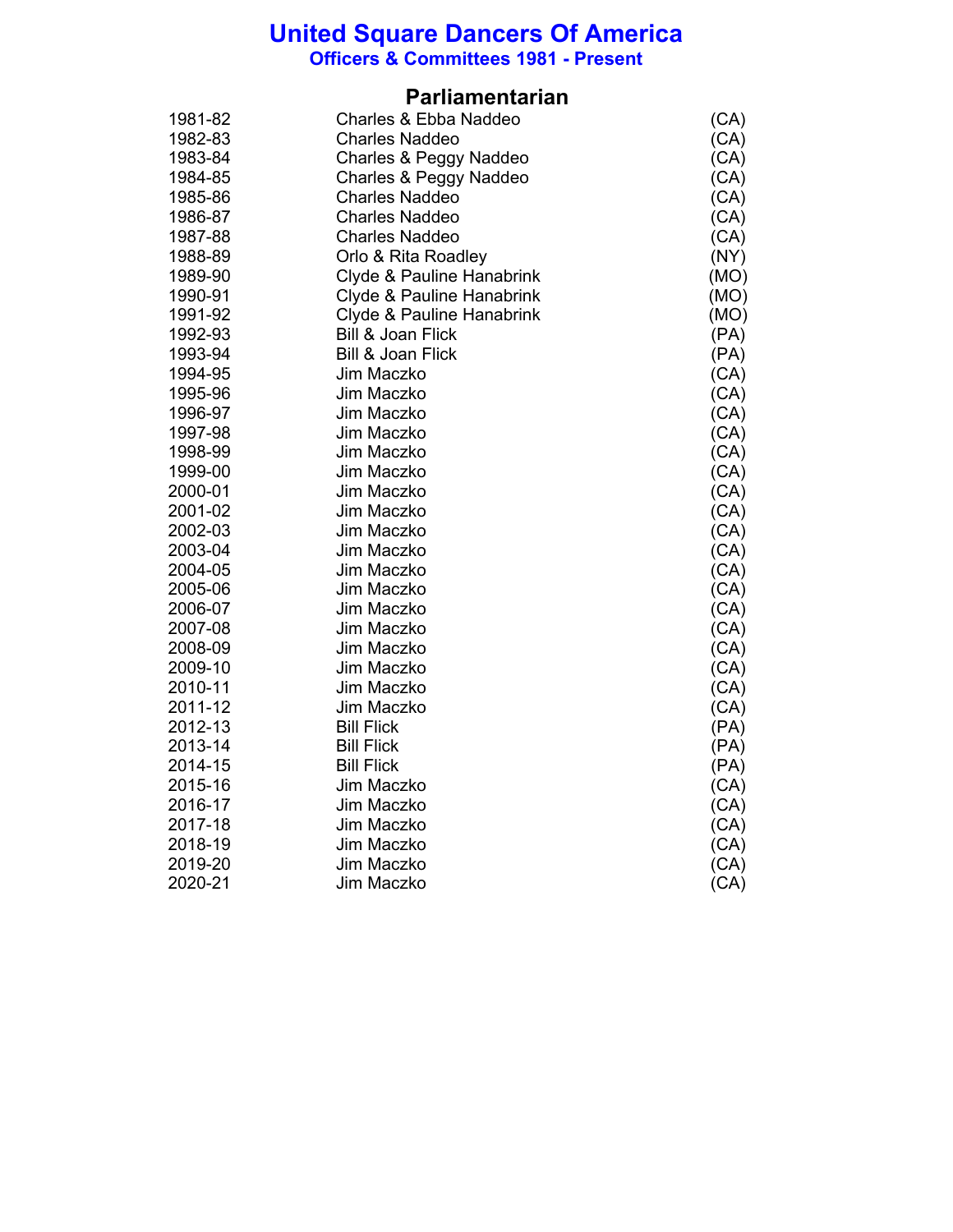**Officers & Committees 1981 - Present**

## **Handicapable Dancers**

| 1984-85            | Mac & Chieko MacKenzie &                         | (FL)         |
|--------------------|--------------------------------------------------|--------------|
|                    | Frank & Nancy Cherry                             | (FL)         |
| 1985-86            | Mac & Chieko MacKenzie &<br>Frank & Nancy Cherry | (FL)<br>(FL) |
| 1986-87            | Mac & Chieko MacKenzie &                         | (FL)         |
|                    | Frank & Nancy Cherry                             | (FL)         |
| 1987-88            | Mac & Chieko MacKenzie &                         | (FL)         |
|                    | Frank & Nancy Cherry                             | (FL)         |
| 1988-89            | Mac & Chieko MacKenzie &                         | (FL)         |
|                    | Frank & Nancy Cherry                             | (FL)         |
| 1989-90            | Mac & Chieko MacKenzie &                         | (FL)         |
|                    | Frank & Nancy Cherry                             | (FL)         |
| 1990-91            | Mac & Chieko MacKenzie &                         | (FL)         |
|                    | Frank & Nancy Cherry                             | (FL)         |
| 1991-92            | Mac & Chieko MacKenzie &                         | (FL)         |
|                    | Frank & Nancy Cherry                             | (FL)         |
| 1992-93            | Mac & Chieko MacKenzie &                         | (FL)         |
|                    | Frank & Nancy Cherry                             | (FL)         |
| 1993-94            | Mac & Chieko MacKenzie &                         | (FL)         |
|                    | Frank & Nancy Cherry                             | (FL)         |
| 1994-95            | Mac & Chieko MacKenzie &                         | (FL)         |
|                    | Frank & Nancy Cherry                             | (FL)         |
| 1995-96            | Mac & Chieko MacKenzie &                         | (FL)         |
|                    | Frank & Nancy Cherry                             | (FL)         |
| 1996-97            | Mac & Chieko MacKenzie &                         | (FL)         |
| 1997-98            | Mac & Chieko MacKenzie                           | (FL)         |
| 1998-99            | Mac & Chieko MacKenzie                           | (FL)         |
| 1999-00            | Mac & Chieko MacKenzie                           | (FL)         |
| 2000-01            | Larry & Penny Matchen                            | (PA)         |
| 2001-02            | Larry & Penny Matchen                            | (PA)         |
| 2002-03            | Al & Portia Bruning                              | (IA)         |
| 2003-04<br>2004-05 | Al & Portia Bruning                              | (IA)         |
| 2005-06            | Si & Marilyn Kittle<br>Al & Portia Bruning       | (WI)<br>(IA) |
| 2006-07            | Al & Portia Bruning                              | (IA)         |
| 2007-08            | Al & Portia Bruning                              | (IA)         |
| 2008-09            | Tom & Miriam James                               | (FL)         |
| 2009-10            | Tom & Miriam James                               | (FL)         |
| 2010-11            | Tom & Miriam James                               | (FL)         |
| 2011-12            | Miriam James                                     | (FL)         |
| 2012-13            | John & Alitia Becker                             | (LA)         |
| 2013-14            | John & Alitia Becker                             | (LA)         |
| 2014-15            | John & Alitia Becker                             | (LA)         |
| 2015-16            | John & Alitia Becker                             | (LA)         |
| 2016-17            | Alitia Becker                                    | (LA)         |
| 2017-18            | Alitia Becker                                    | (LA)         |
| 2018-19            | Alitia Becker                                    | (LA)         |
| 2019-20            | Alitia Becker                                    | (LA)         |
| 2020-21            | Alitia Becker                                    | (LA)         |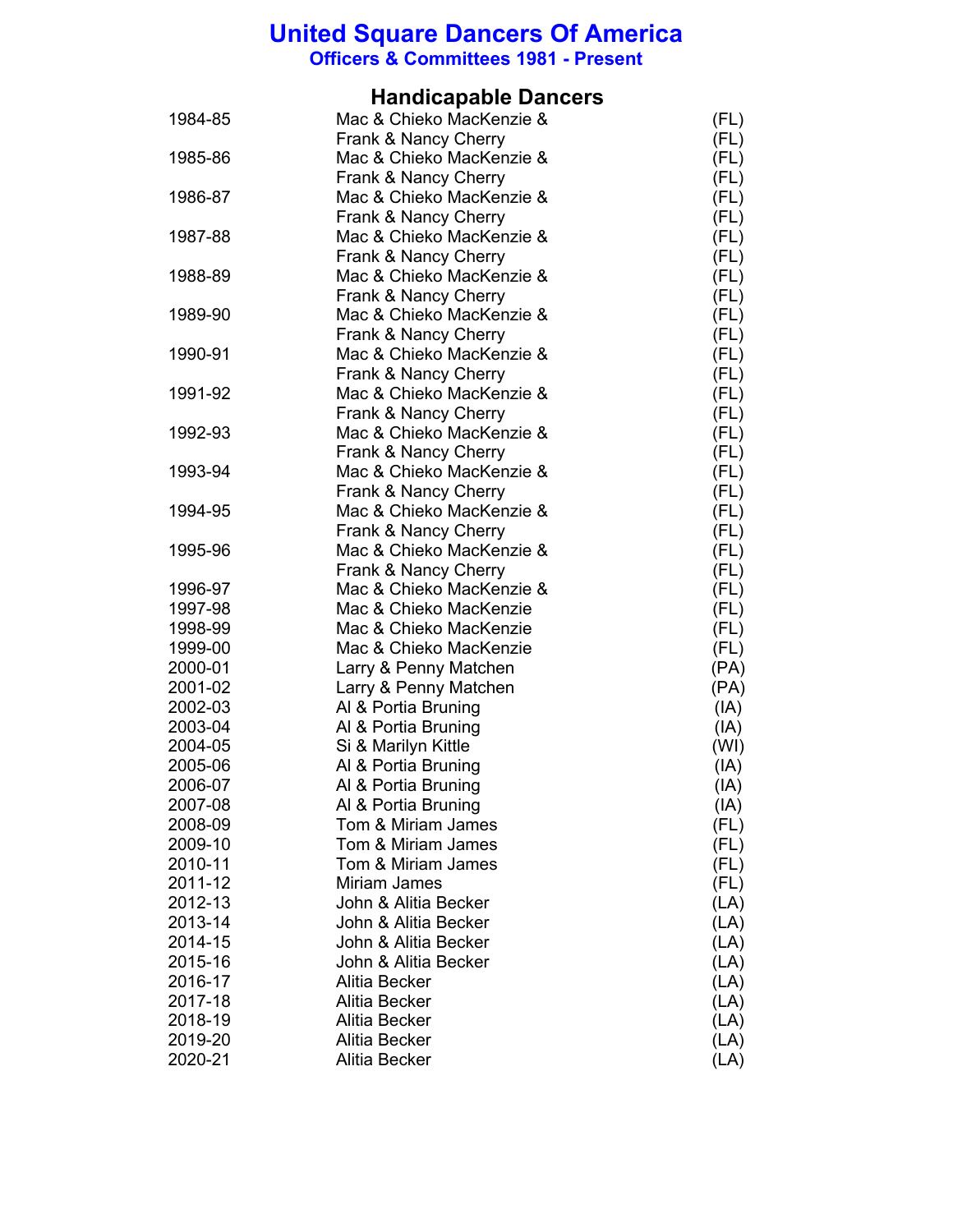**Officers & Committees 1981 - Present**

|         | <b>Insurance</b>                     |      |
|---------|--------------------------------------|------|
| 1982-83 | Charles & Peggy Naddeo               | (CA) |
| 1983-84 | Charles & Peggy Naddeo               | (CA) |
| 1984-85 | Charles & Peggy Naddeo               | (CA) |
| 1985-86 | Charles & Peggy Naddeo               | (CA) |
| 1986-87 | Charles & Peggy Naddeo               | (CA) |
| 1987-88 | Charles & Peggy Naddeo               | (CA) |
| 1988-89 | Charles & Peggy Naddeo               | (CA) |
| 1989-90 | <b>Howard &amp; Loraine Backus</b>   | (AR) |
| 1990-91 | <b>Howard &amp; Loraine Backus</b>   | (AR) |
| 1991-92 | <b>Howard &amp; Loraine Backus</b>   | (AR) |
| 1992-93 | <b>Howard &amp; Loraine Backus</b>   | (AR) |
| 1993-94 | Howard & Loraine Backus              | (AR) |
| 1994-95 | <b>Howard &amp; Loraine Backus</b>   | (AR) |
| 1995-96 | Loraine Backus                       | (AR) |
| 1996-97 | Loraine Backus                       | (AR) |
| 1997-98 | Loraine Backus                       | (AR) |
| 1998-99 | Loraine Backus                       | (AR) |
| 1999-00 | Loraine Backus                       | (AR) |
| 2000-01 | Loraine Backus                       | (AR) |
| 2001-02 | Loraine Backus                       | (AR) |
| 2002-03 | Loraine Backus                       | (AR) |
| 2003-04 | Loraine Backus                       | (AR) |
| 2004-05 | Loraine Backus                       | (AR) |
| 2005-06 | Loraine Backus                       | (AR) |
| 2006-07 | Loraine Backus                       | (AR) |
| 2007-08 | Pat Inglis                           | (GA) |
| 2008-09 | Pat Inglis                           | (GA) |
| 2009-10 | Pat Inglis                           | (GA) |
| 2010-11 | Pat Inglis                           | (GA) |
| 2011-12 | Pat Inglis                           | (GA) |
| 2012-13 | Pat Inglis                           | (GA) |
| 2013-14 | Pat Inglis                           | (GA) |
| 2014-15 | Pat Inglis                           | (GA) |
| 2015-16 | Pat Inglis                           | (GA) |
| 2016-17 | Pat Inglis                           | (GA) |
| 2017-18 | Pat Inglis                           | (GA) |
| 2018-19 | Pat Inglis                           | (GA) |
| 2019-20 | <b>Eddie &amp; Elizabeth Sanders</b> | (GA) |
| 2020-21 | <b>Eddie &amp; Elizabeth Sanders</b> | (GA) |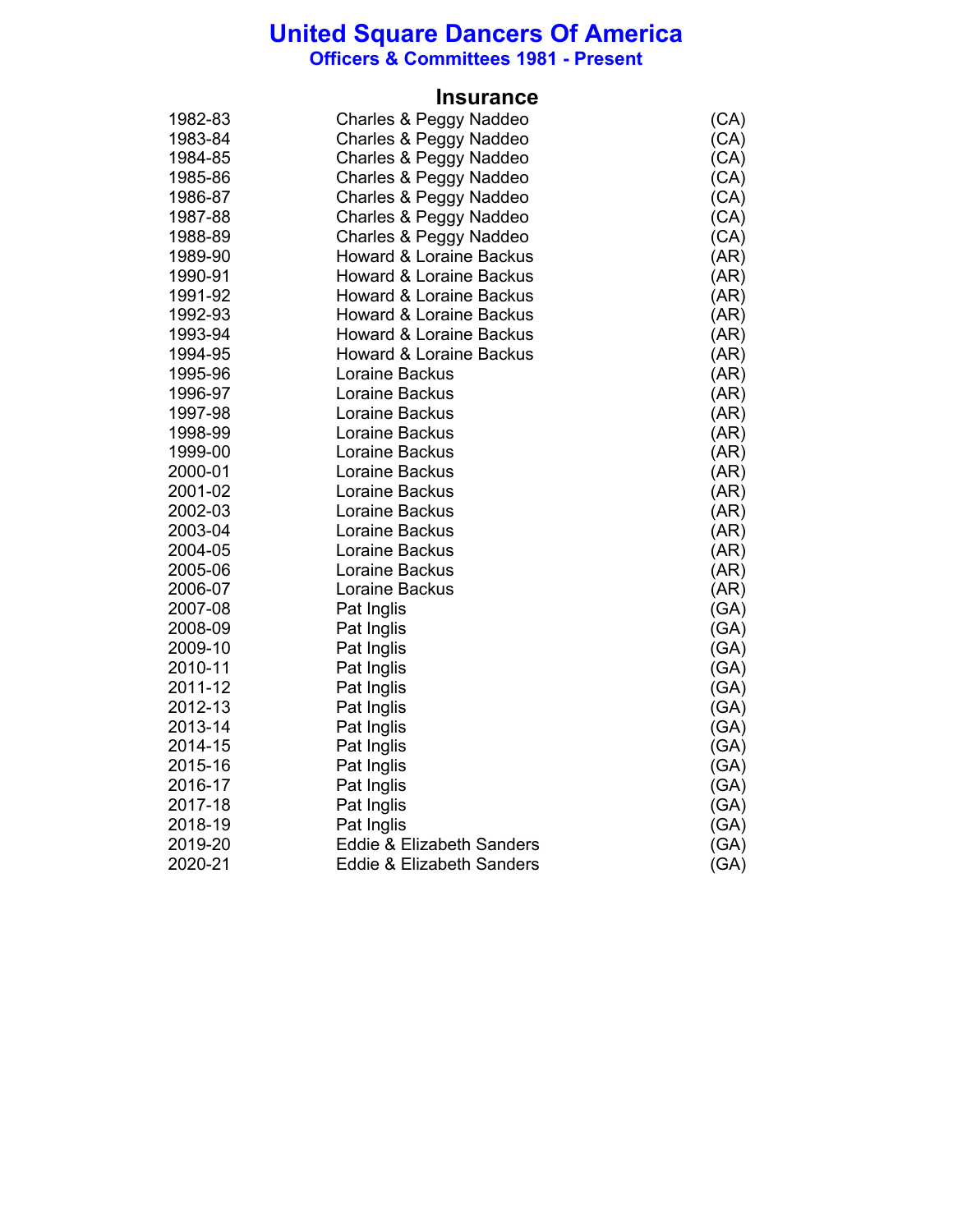**Officers & Committees 1981 - Present**

### **Credit Card**

| 1984-85      | Joe & Joy Vaccari | (FL) |
|--------------|-------------------|------|
| 1985-86      | Joe & Joy Vaccari | (FL) |
| 1986-87      | Joe & Joy Vaccari | (FL) |
| 1987-88      | Joe & Joy Vaccari | (FL) |
| 1988-89      | Joe & Joy Vaccari | (FL) |
| 1989-90      | Joe & Joy Vaccari | (FL) |
| 1990-91      | Joe & Joy Vaccari | (FL) |
| 1991-92      | Joe & Joy Vaccari | (FL) |
| 1992-93      | Joe & Joy Vaccari | (FL) |
| 1993-94      | Joe & Joy Vaccari | (FL) |
| 1994-95      | Joe & Joy Vaccari | (FL) |
| 1995-96      | Joe & Joy Vaccari | (FL) |
| 1996-97      | Joe & Joy Vaccari | (FL) |
| 1997-98      | Joe & Joy Vaccari | (FL) |
| 1998-99      | Joe & Joy Vaccari | (FL) |
| 1999-00      | Joe & Joy Vaccari | (FL) |
| 2000-01      | Joe & Joy Vaccari | (FL) |
| 2001-02      | Joe & Joy Vaccari | (FL) |
| 2002-03      | Joe & Joy Vaccari | (FL) |
| 2003-04      | Joe & Joy Vaccari | (FL) |
| 2004-05      | Joe & Joy Vaccari | (FL) |
| 2005-06      | Joe & Joy Vaccari | (FL) |
| 2006-07      | Joe & Joy Vaccari | (FL) |
| 2007-08      | Joe & Joy Vaccari | (FL) |
| Discontinued |                   |      |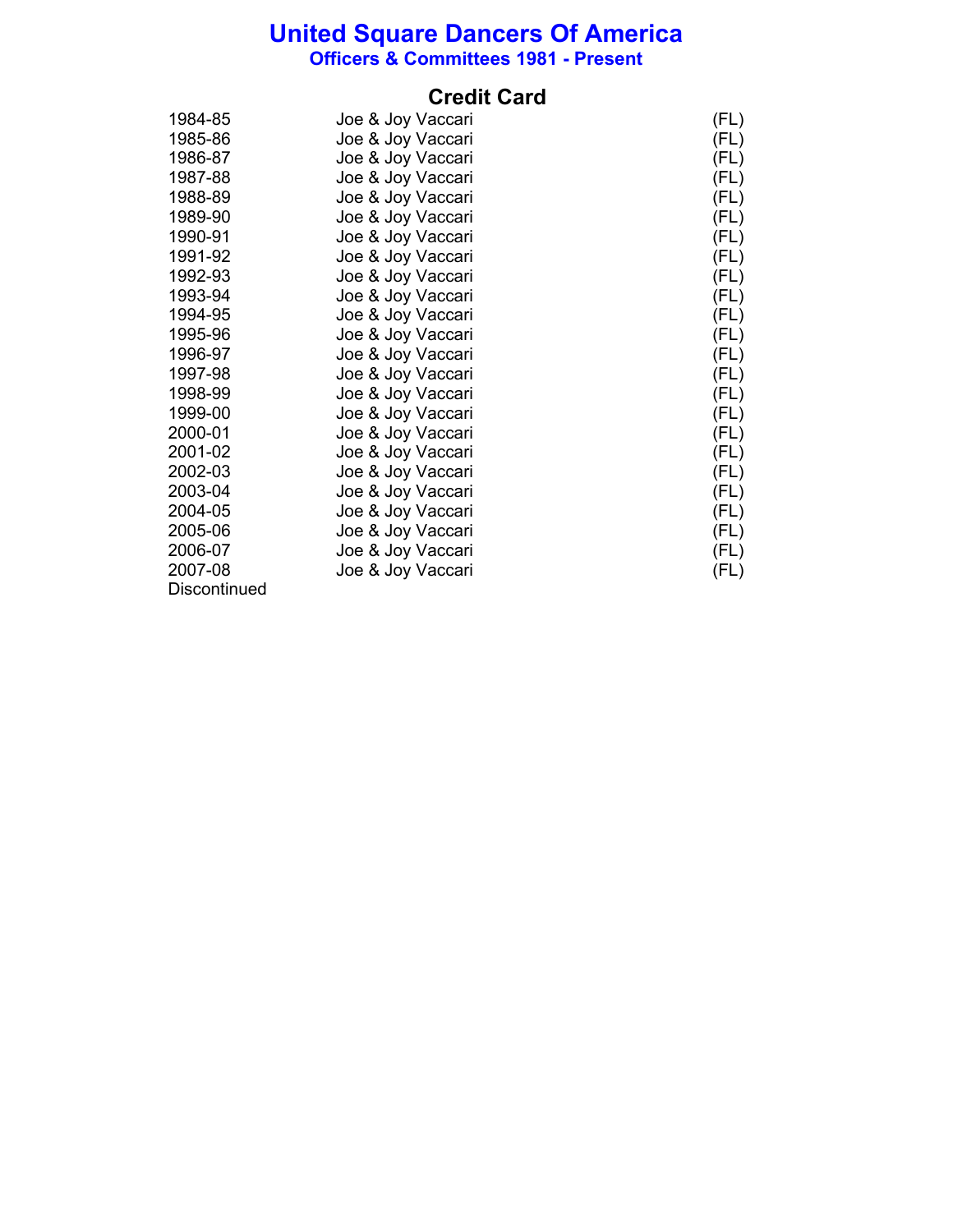**Officers & Committees 1981 - Present**

## **After Party**

| 1984-85 | <b>Bob &amp; Betty Coates</b>    | (CA)    |
|---------|----------------------------------|---------|
| 1985-86 | <b>Bob &amp; Betty Coates</b>    | (CA)    |
| 1986-87 | <b>Bob &amp; Betty Coates</b>    | (CA)    |
| 1987-88 | <b>Bob &amp; Betty Coates</b>    | (CA)    |
| 1988-89 | <b>Bob &amp; Betty Coates</b>    | (CA)    |
| 1989-90 | <b>Bob &amp; Betty Coates</b>    | (CA)    |
| 1990-91 | <b>Bob &amp; Betty Coates</b>    | (CA)    |
| 1991-92 | <b>Bob &amp; Betty Coates</b>    | (CA)    |
| 1992-93 | <b>Bob &amp; Betty Coates</b>    | (CA)    |
| 1993-94 | <b>Bob &amp; Betty Coates</b>    | (CA)    |
| 1994-95 | <b>Bob &amp; Betty Coates</b>    | (CA)    |
| 1995-96 | Bob & Betty Coates               | (CA)    |
| 1996-97 | Bob & Betty Coates               | (CA)    |
| 1997-98 | <b>Bill &amp; Bobbie Shepard</b> | (TN)    |
| 1998-99 | <b>Bill &amp; Bobbie Shepard</b> | (TN)    |
| 1999-00 | Duke & Doris McCleskey           | (FL)    |
| 2000-01 | Duke & Doris McCleskey           | (FL)    |
| 2001-02 | Duke & Doris McCleskey           | (FL)    |
| 2002-03 | Duke & Doris McCleskey           | (FL)    |
| 2003-04 | Charlie & Kitty Holley           | (AL)    |
| 2004-05 | Charlie & Kitty Holley           | (AL)    |
| 2005-06 | <b>Bill &amp; Bobbie Shepard</b> | (TN)    |
| 2006-07 | <b>Bill &amp; Bobbie Shepard</b> | (TN)    |
| 2007-08 | <b>Bill &amp; Bobbie Shepard</b> | (TN)    |
| 2008-09 | <b>Charlie &amp; Kitty Holey</b> | (AL)    |
| 2009-10 | Charlie & Kitty Holey            | (AL)    |
| 2010-11 | John & Alitia Becker             | (LA)    |
| 2011-12 | John & Alitia Becker             | (LA)    |
| 2012-13 | Milene McCall /                  |         |
|         | Jerry & Donna Robey              | (KY/FL) |
| 2013-14 | Milene McCall /                  |         |
|         | Jerry & Donna Robey              | (KY/FL) |
| 2014-15 | <b>Milene McCall</b>             | (KY)    |
| 2015-16 | Milene McCall                    | (KY)    |
| 2016-17 | Milene McCall                    | (KY)    |
| 2017-18 | Milene McCall                    | (KY)    |
| 2018-19 | Milene McCall                    | (KY)    |
| 2019-20 | Milene McCall                    | (KY)    |
| 2020-21 | Milene McCall                    | (KY)    |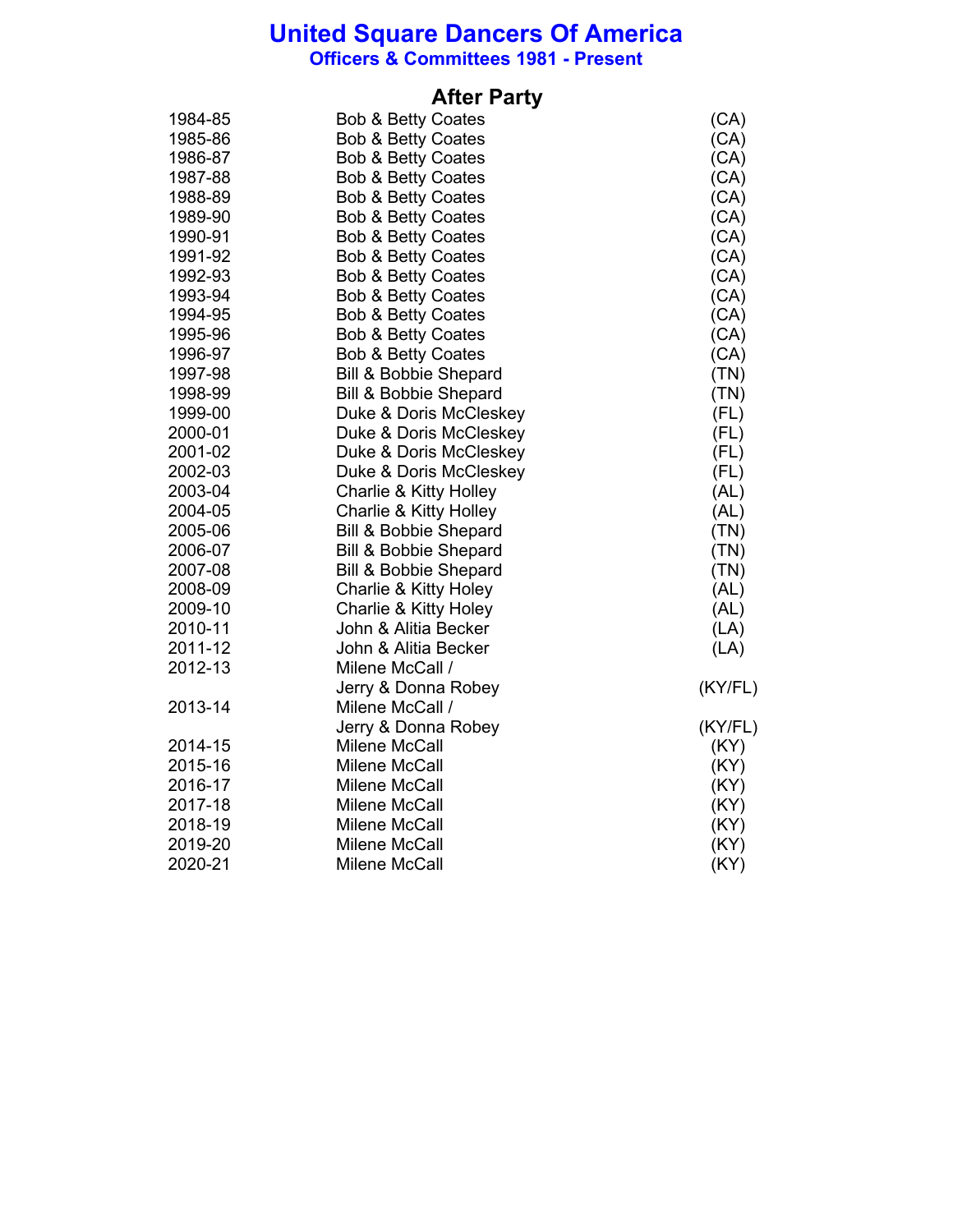**Officers & Committees 1981 - Present**

### **Education**

| 1984-85 | Jim & Peggy Segraves               | (AL) |
|---------|------------------------------------|------|
| 1985-86 | Jim & Peggy Segraves               | (AL) |
| 1986-87 | Jim & Peggy Segraves               | (AL) |
| 1987-88 | Jim & Peggy Segraves               | (AL) |
| 1988-89 | Jim & Peggy Segraves               | (AL) |
| 1989-90 | Joe & DeAnn Hutchinson             | (OK) |
| 1990-91 | Joe & DeAnn Hutchinson             | (OK) |
| 1991-92 | Joe & DeAnn Hutchinson             | (OK) |
| 1992-93 | Joe & DeAnn Hutchinson             | (OK) |
| 1993-94 | Joe & DeAnn Hutchinson             | (OK) |
| 1994-95 | John & Janet Rothrock              | (KS) |
| 1995-96 | John & Janet Rothrock              | (KS) |
| 1996-97 | John & Janet Rothrock              | (KS) |
| 1997-98 | Larry & Dixie Foraker              | (MO) |
| 1998-99 | Jim & Edythe Weber                 | (MO) |
| 1999-00 | Jim & Edythe Weber                 | (MO) |
| 2000-01 | Jim & Edythe Weber                 | (MO) |
| 2001-02 | Jim & Edythe Weber                 | (MO) |
| 2002-03 | Jim & Edythe Weber                 | (MO) |
| 2003-04 | <b>Bill &amp; Mary Ellen Appel</b> | (OK) |
| 2004-05 | <b>Bill Appel</b>                  | (OK) |
| 2005-06 | <b>Bill Appel</b>                  | (OK) |
| 2006-07 | Jim & Edythe Weber                 | (MO) |
| 2007-08 | Len & Connie Houle                 | (MA) |
| 2008-09 | Len & Connie Houle                 | (MA) |
| 2009-10 | Len & Connie Houle                 | (MA) |
| 2010-11 | Len & Connie Houle                 | (MA) |
| 2011-12 | Len & Connie Houle                 | (MA) |
| 2012-13 | Len & Connie Houle                 | (MA) |
| 2013-14 | Tony & Diana Rock                  | (PA) |
| 2014-15 | Tony & Diana Rock                  | (PA) |
| 2015-16 | Tony & Diana Rock                  | (PA) |
| 2016-17 | Tony & Diana Rock                  | (PA) |
| 2017-18 | Tony & Diana Rock                  | (PA) |
| 2018-19 | Dale & Kathy Worthington           | (OR) |
| 2019-20 | Dale & Kathy Worthington           | (OR) |
| 2020-21 | Dale & Kathy Worthington           | (OR) |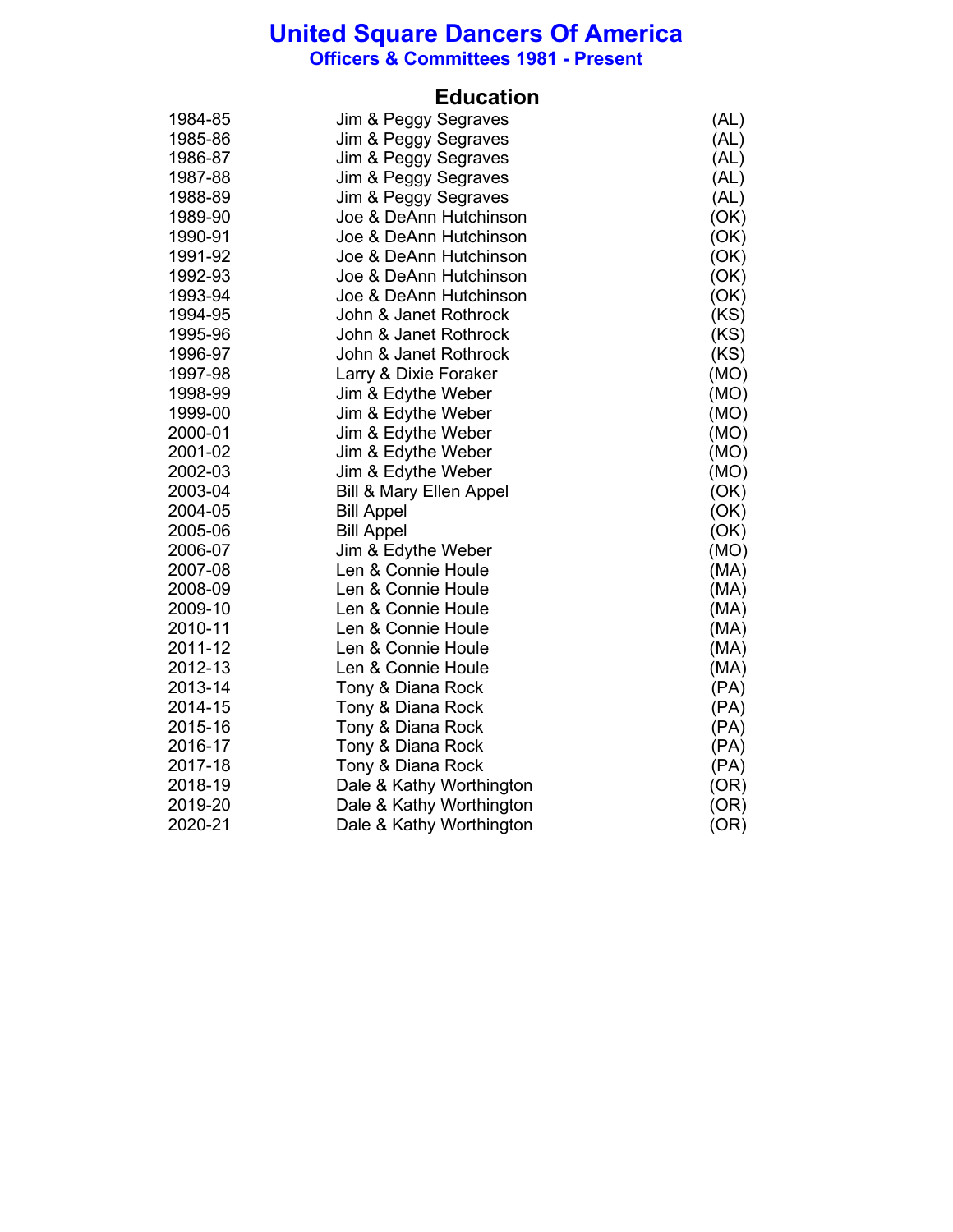**Officers & Committees 1981 - Present**

### **Costumes & Dress**

| 1983-84 | Loraine Backus &                   | (AR) |
|---------|------------------------------------|------|
| 1984-85 | <b>Judy Garland</b>                | (NC) |
| 1985-86 | Loraine Backus                     | (AR) |
| 1986-87 | Loraine Backus                     | (AR) |
| 1987-88 | Loraine Backus                     | (AR) |
| 1988-89 | <b>Howard &amp; Loraine Backus</b> | (AR) |
| 1989-90 | <b>Howard &amp; Loraine Backus</b> | (AR) |
| 1990-91 | <b>Howard &amp; Loraine Backus</b> | (AR) |
| 1991-92 | <b>Howard &amp; Loraine Backus</b> | (AR) |

## **Dress & Jacket**

| 1992-93 | Don & Karleen Suhrbier             | (IL) |
|---------|------------------------------------|------|
| 1993-94 | Don & Karleen Suhrbier             | (IL) |
| 1994-95 | <b>Howard &amp; Loraine Backus</b> | (AR) |
| 1995-96 | Loraine Backus                     | (AR) |
| 1996-97 | Loraine Backus                     | (AR) |
| 1997-98 | Bill & Bobbie Shepard              | (TN) |
| 1998-99 | <b>Bill &amp; Bobbie Shepard</b>   | (TN) |
| 1999-00 | Duke & Doris McCleskey             | (FL) |
| 2000-01 | Duke & Doris McCleskey             | (FL) |
| 2001-02 | Duke & Doris McCleskey             | (FL) |
| 2002-03 | Duke & Doris McCleskey             | (FL) |
| 2003-04 | Dan & Pat Liska                    | (MO) |
| 2004-05 | Jim & Edythe Weber                 | (MO) |
| 2005-06 | Jim & Edythe Weber                 | (MO) |
| 2006-07 | Jim & Edythe Weber                 | (MO) |
| 2007-08 | Jim & Edythe Weber                 | (MO) |
| 2008-09 | Jim & Edythe Weber                 | (MO) |
| 2009-10 | Jim & Edythe Weber                 | (MO) |
| 2010-11 | Jim & Edythe Weber                 | (MO) |
| 2011-12 | Jim & Edythe Weber                 | (MO) |
| 2012-13 | Jim & Edythe Weber                 | (MO) |
| 2013-14 | Jim & Edythe Weber                 | (MO) |
| 2014-15 | Jim & Edythe Weber                 | (MO) |
|         |                                    |      |

## **USDA Apparel**

| 2015-16 | Ed & Lynda Willis | (NC) |
|---------|-------------------|------|
| 2016-17 | Ed & Lynda Willis | (NC) |
| 2017-18 | Ed & Lynda Willis | (NC) |
| 2018-19 | Ed & Lynda Willis | (NC) |
| 2019-20 | Ed & Lynda Willis | (NC) |
| 2020-21 | Donna Farney      | (AR) |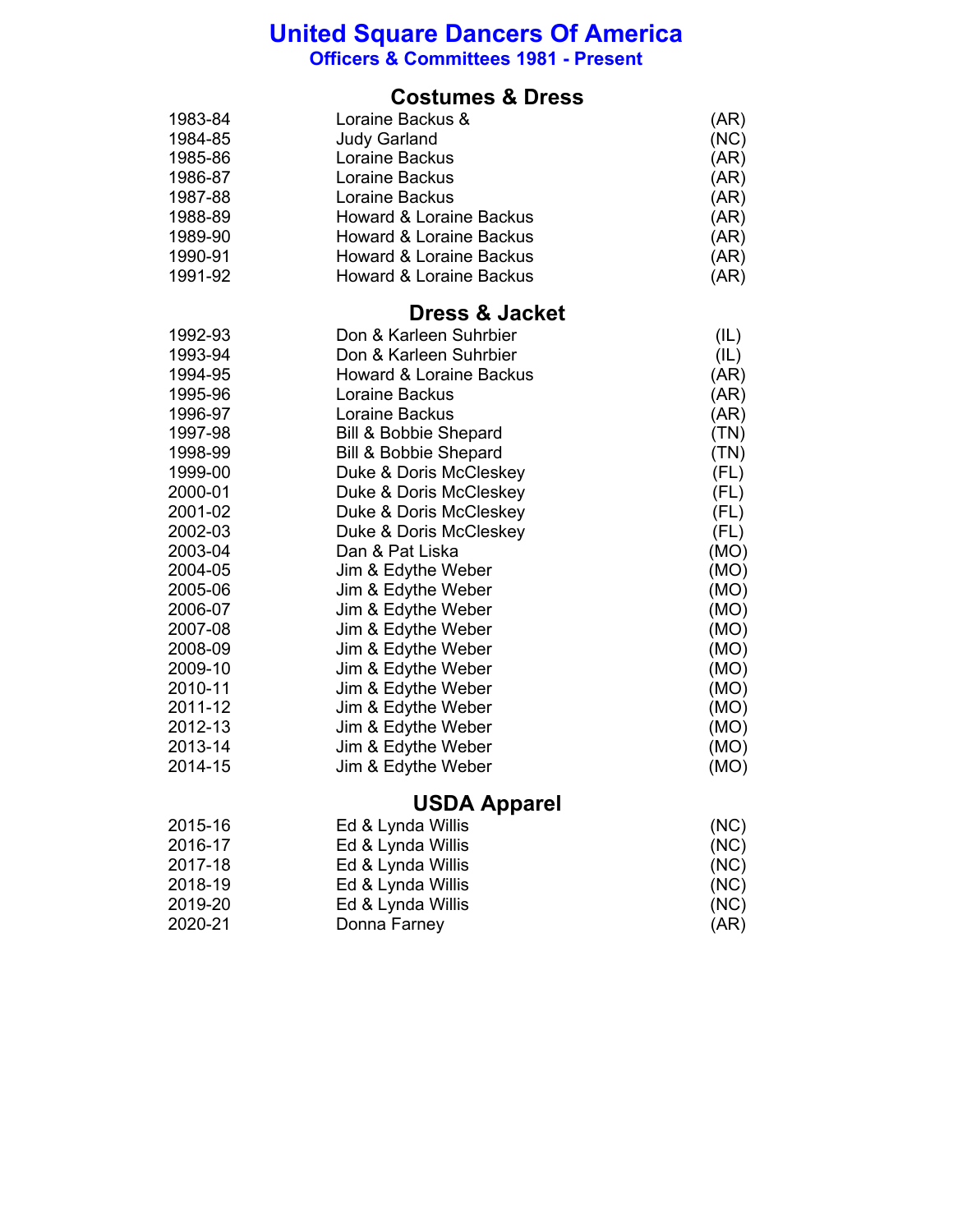**Officers & Committees 1981 - Present**

#### **Showcase Of Ideas**

| 1984-85 | Joe & Joy Vaccari          | (FL) |
|---------|----------------------------|------|
| 1985-86 | Joe & Joy Vaccari          | (FL) |
| 1986-87 | Joe & Joy Vaccari          | (FL) |
| 1987-88 | Joe & Joy Vaccari          | (FL) |
| 1988-89 | Joe & Deann Hutchinson     | (OK) |
| 1989-90 | Joe & DeAnn Hutchinson     | (OK) |
| 1990-91 | Joe & DeAnn Hutchinson     | (OK) |
| 1991-92 | Joe & DeAnn Hutchinson     | (OK) |
| 1992-93 | Joe & DeAnn Hutchinson     | (OK) |
| 1993-94 | Joe & DeAnn Hutchinson     | (OK) |
| 1994-95 | Joe & DeAnn Hutchinson     | (OK) |
| 1995-96 | John & Janet Rothrock      | (KS) |
| 1996-97 | John & Janet Rothrock      | (KS) |
| 1997-98 | John & Janet Rothrock      | (KS) |
| 1998-99 | John & Janet Rothrock      | (KS) |
| 1999-00 | Frank & Nan Habersberger   | (FL) |
| 2000-01 | Frank & Nan Habersberger   | (FL) |
| 2001-02 | Marilyn & Ron Schmit       | (OR) |
| 2002-03 | Marilyn & Ron Schmit       | (OR) |
| 2003-04 | Michael & Kimberlee Streby | (CA) |
| 2004-05 | Michael & Kimberlee Streby | (CA) |
| 2005-06 | Michael & Kimberlee Streby | (CA) |
| 2006-07 | Michael & Kimberlee Streby | (CA) |
| 2007-08 | <b>Bill Flick</b>          | (PA) |
| 2008-09 | <b>Bill Flick</b>          | (PA) |
| 2009-10 | <b>Bill Flick</b>          | (PA) |
| 2010-11 | Mike & Pat Matsko          | (PA) |
| 2011-12 | Mike & Pat Matsko          | (PA) |
| 2012-13 | Jerry & Donna Robey        | (FL) |
| 2013-14 | Jerry & Donna Robey        | (FL) |
| 2014-15 | <b>Bill Flick</b>          | (PA) |
| 2015-16 | <b>Bill Flick</b>          | (PA) |
| 2016-17 | <b>Bill Flick</b>          | (PA) |
| 2017-18 | Mike & Pat Matsko          | (PA) |
| 2018-19 | Mike & Pat Matsko          | (PA) |
| 2019-20 | Jim & Edythe Weber         | (MO) |
| 2020-21 | <b>Edythe Weber</b>        | (MO) |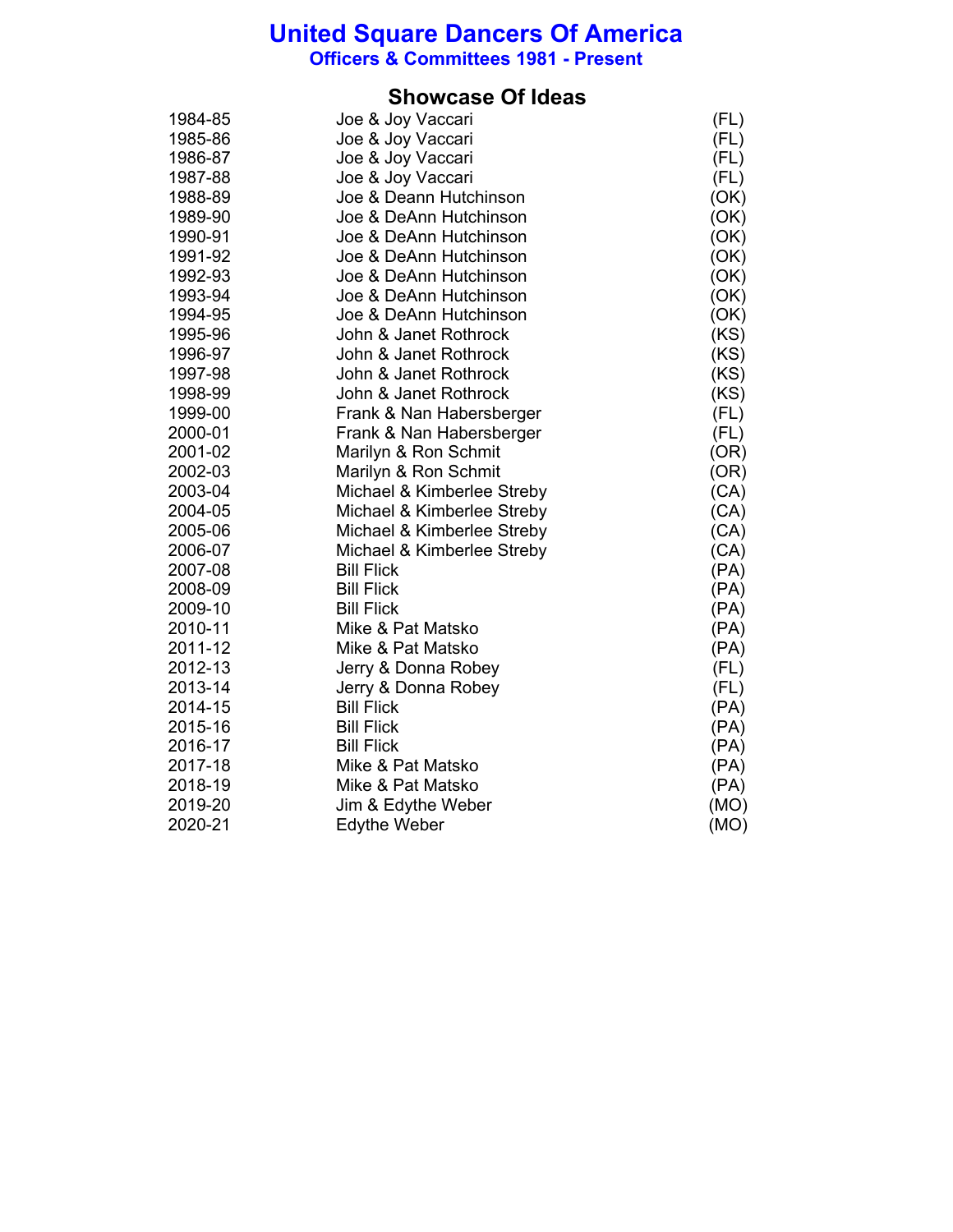**Officers & Committees 1981 - Present**

#### **Ways & Means**

| 1982-83 | Mac & Mary McClure               | (CA) |
|---------|----------------------------------|------|
| 1983-84 | Mac & Mary McClure               | (CA) |
| 1984-85 | Mac & Mary McClure               | (CA) |
| 1985-86 | Mac & Mary McClure               | (CA) |
| 1986-87 | Mac & Mary McClure               | (CA) |
| 1987-88 | Open                             |      |
| 1988-89 | Walt & Sally Baechle             | (NY) |
| 1989-90 | Walt & Sally Baechle             | (NY) |
| 1990-91 | Walt & Sally Baechle             | (NY) |
| 1991-92 | Walt & Sally Baechle             | (NY) |
| 1992-93 | Walt & Sally Baechle             | (NY) |
| 1993-94 | Walt & Sally Baechle             | (NY) |
| 1994-95 | Walt & Sally Baechle             | (NY) |
| 1995-96 | Sally Baechle                    | (NY) |
| 1996-97 | <b>Bob &amp; Betty Coates</b>    | (CA) |
| 1997-98 | <b>Bill &amp; Bobbie Shepard</b> | (TN) |
| 1998-99 | <b>Bill &amp; Bobbie Shepard</b> | (TN) |
| 1999-00 | Duke & Doris McCleskey           | (FL) |
| 2000-01 | Duke & Doris McCleskey           | (FL) |
| 2001-02 | Duke & Doris McCleskey           | (FL) |
| 2002-03 | Duke & Doris McCleskey           | (FL) |
| 2003-04 | <b>Bill Flick</b>                | (PA) |
| 2004-05 | Len & Connie Houle               | (PA) |
| 2005-06 | Len & Connie Houle               | (PA) |
| 2006-07 | Len & Connie Houle               | (PA) |
| 2007-08 | Len & Connie Houle               | (PA) |
| 2008-09 | Len & Connie Houle               | (PA) |
| 2009-10 | Gilbert & Sharon Leon            | (CA) |
| 2010-11 | Gilbert & Sharon Leon            | (CA) |
| 2011-12 | Gilbert & Sharon Leon            | (CA) |
| 2012-13 | Gilbert & Sharon Leon            | (CA) |
| 2013-14 | Jerry & Donna Robey              | (FL) |
| 2014-15 | Jerry & Donna Robey              | (FL) |
| 2015-16 | Jerry & Donna Robey              | (IL) |
| 2016-17 | Mark & Bina Krebsbach            | (ND) |
| 2017-18 | Mark & Bina Krebsbach            | (ND) |
| 2018-19 | Mark & Bina Krebsbach            | (ND) |
| 2019-20 | Mark & Bina Krebsbach            | (ND) |
| 2020-21 | Mark & Bina Krebsbach            | (ND) |
|         |                                  |      |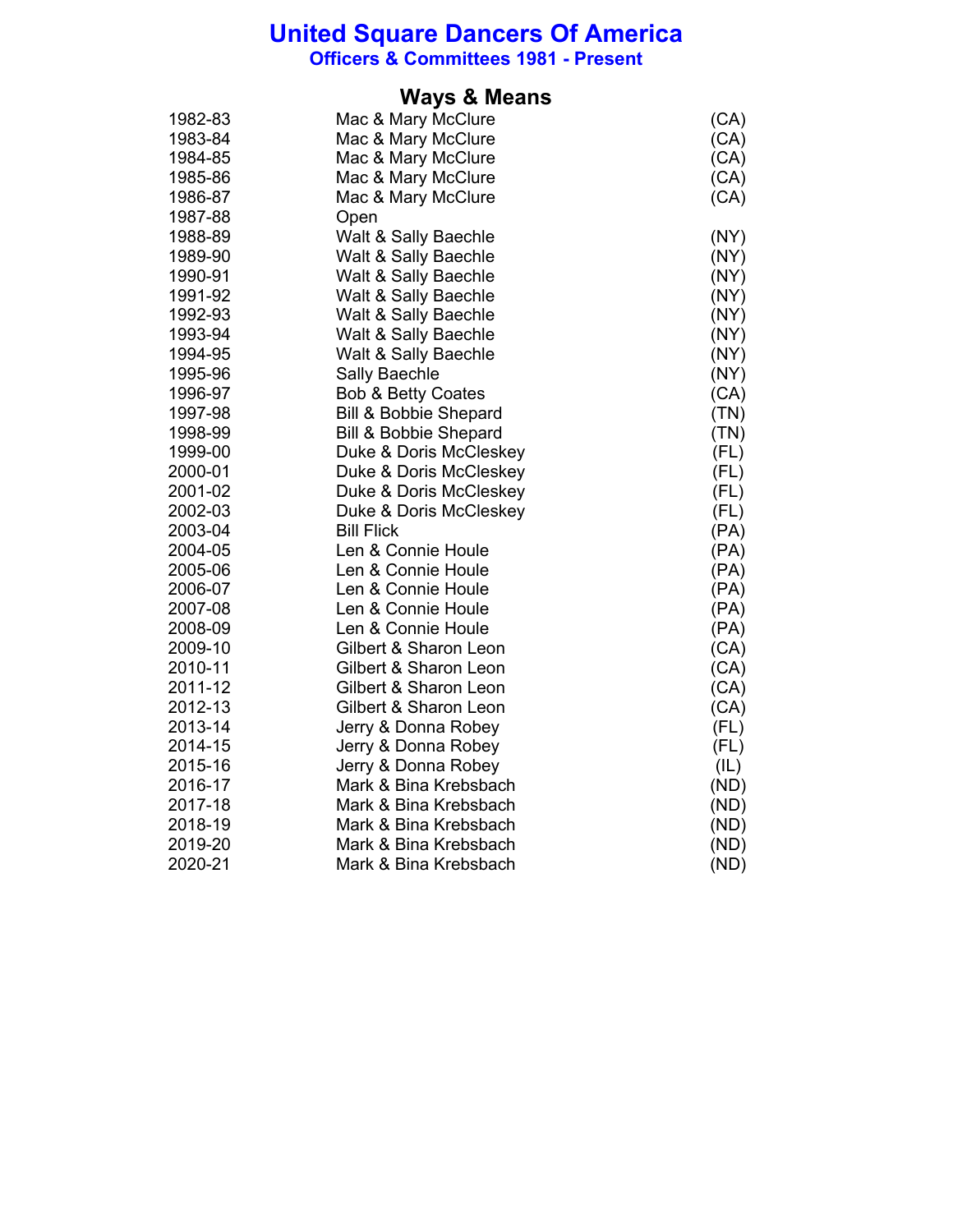**Officers & Committees 1981 - Present**

#### **Publications**

| 1984-85 | Clyde & Pauline Hanebrink | (MO) |
|---------|---------------------------|------|
| 1985-86 | Clyde & Pauline Hanebrink | (MO) |
| 1986-87 | Clyde & Pauline Hanebrink | (MO) |
| 1987-88 | Clyde & Pauline Hanebrink | (MO) |
| 1988-89 | Clyde & Pauline Hanebrink | (MO) |

### **USDA News Editor**

| 1989-90 | Jim & Peggy Segraves               | (AL) |
|---------|------------------------------------|------|
| 1990-91 | Jim & Peggy Segraves               | (AL) |
| 1991-92 | Jim & Peggy Segraves               | (AL) |
| 1992-93 | Jim & Peggy Segraves               | (AL) |
| 1993-94 | Jim & Peggy Segraves               | (AL) |
| 1994-95 | Jim & Peggy Segraves &             | (AL) |
|         | Jim & Edythe Weber                 | (MO) |
| 1995-96 | Jim & Edythe Weber                 | (MO) |
| 1996-97 | Jim & Edythe Weber                 | (MO) |
| 1997-98 | Jim & Edythe Weber                 | (MO) |
| 1998-99 | Jim & Edythe Weber                 | (MO) |
| 1999-00 | Jim & Edythe Weber                 | (MO) |
| 2000-01 | Jim & Edythe Weber                 | (MO) |
| 2001-02 | Jim & Edythe Weber                 | (MO) |
| 2002-03 | Jim & Edythe Weber                 | (MO) |
| 2003-04 | Bill Huntington & Merri Anne Huber | (OR) |
| 2004-05 | Bill Huntington & Merri Anne Huber | (OR) |
| 2005-06 | Jim & Edythe Weber                 | (MO) |
| 2006-07 | Jim & Edythe Weber                 | (MO) |
| 2007-08 | Jim & Edythe Weber                 | (MO) |
| 2008-09 | Jim & Edythe Weber                 | (MO) |
| 2009-10 | Jim & Edythe Weber                 | (MO) |
| 2010-11 | Jim & Edythe Weber                 | (MO) |
| 2011-12 | Jim & Edythe Weber                 | (MO) |
| 2012-13 | <b>Larry Dunkel</b>                | (TN) |
| 2013-14 | <b>Larry Dunkel</b>                | (TN) |
| 2014-15 | <b>Larry Dunkel</b>                | (TN) |
| 2015-16 | <b>Larry Dunkel</b>                | (TN) |
| 2016-17 | <b>Larry Dunkel</b>                | (TN) |
| 2017-18 | <b>Larry Dunkel</b>                | (TN) |
| 2018-19 | <b>Larry Dunkel</b>                | (TN) |
| 2019-20 | <b>Larry Dunkel</b>                | (TN) |
| 2020-21 | <b>Larry Dunkel</b>                | (TN) |
|         |                                    |      |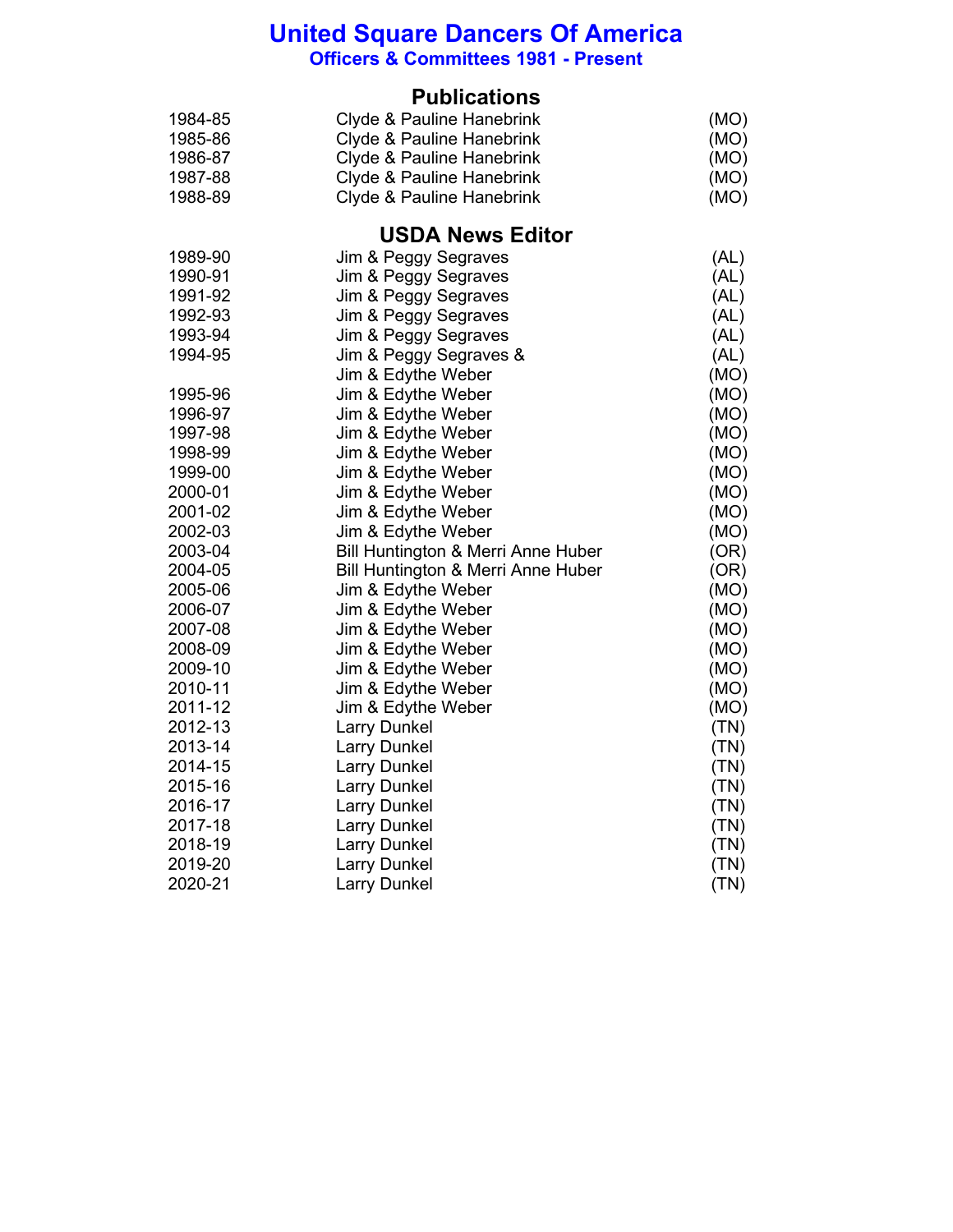**Officers & Committees 1981 - Present**

### **National Folk Dance**

| 1984-85 | Mac & Mary McClure              | (CA) |
|---------|---------------------------------|------|
| 1985-86 | Frank & Nan Habersberger        | (FL) |
| 1986-87 | Frank & Nan Habersberger        | (FL) |
| 1987-88 | Frank & Nan Habersberger        | (FL) |
| 1988-89 | Frank & Nan Habersberger        | (FL) |
| 1989-90 | Ron & Cupadine Knowlton         | (FL) |
| 1990-91 | Ron & Cupadine Knowlton         | (FL) |
| 1991-92 | Duke & Doris McCleskey          | (FL) |
| 1992-93 | Duke & Doris McCleskey          | (FL) |
| 1993-94 | Duke & Doris McCleskey          | (FL) |
| 1994-95 | Duke & Doris McCleskey          | (FL) |
| 1995-96 | Duke & Doris McCleskey          | (FL) |
| 1996-97 | Duke & Doris McCleskey          | (FL) |
| 1997-98 | Duke & Doris McCleskey          | (FL) |
| 1998-99 | Duke & Doris McCleskey          | (FL) |
| 1999-00 | Jack & Zonie Taylor             | (FL) |
| 2000-01 | Jack & Zonie Taylor             | (FL) |
| 2001-02 | Mark & Bessie Grumbine          | (AR) |
| 2002-03 | Mark & Bessie Grumbine          | (AR) |
| 2003-04 | Mark & Bessie Grumbine          | (AR) |
| 2004-05 | Mark & Bessie Grumbine          | (AR) |
| 2005-06 | <b>Regional Vice Presidents</b> |      |
| 2006-07 | <b>Regional Vice Presidents</b> |      |
| 2007-08 | <b>Regional Vice Presidents</b> |      |
| 2008-09 | <b>Regional Vice Presidents</b> |      |
| 2009-10 | <b>Regional Vice Presidents</b> |      |
| 2010-11 | <b>Regional Vice Presidents</b> |      |
| 2011-12 | <b>Regional Vice Presidents</b> |      |
| 2012-13 | <b>Regional Vice Presidents</b> |      |
| 2013-14 | <b>Regional Vice Presidents</b> |      |
| 2014-15 | <b>Regional Vice Presidents</b> |      |
| 2015-16 | <b>Regional Vice Presidents</b> |      |
| 2016-17 | <b>Regional Vice Presidents</b> |      |
| 2017-18 | <b>Regional Vice Presidents</b> |      |
| 2018-19 | <b>Regional Vice Presidents</b> |      |
| 2019-20 | <b>Regional Vice Presidents</b> |      |
| 2020-21 | <b>Regional Vice Presidents</b> |      |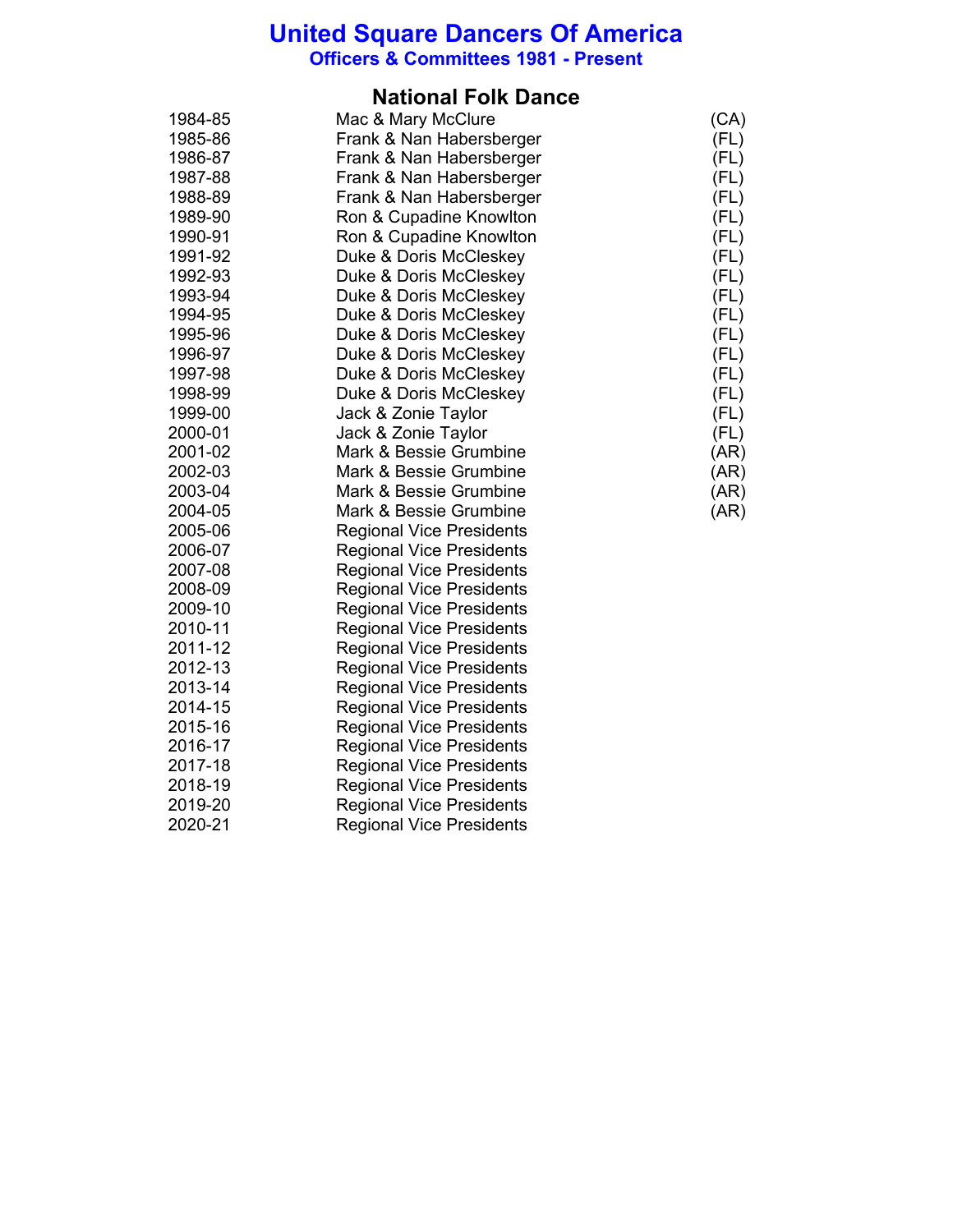**Officers & Committees 1981 - Present**

### **Youth**

| 1991-92 | Jim & Kathy Maczko             | (CA) |
|---------|--------------------------------|------|
| 1992-93 | Debra Mills                    | (CA) |
| 1993-94 | Debra Mills                    | (CA) |
| 1994-95 | Debra Mills                    | (CA) |
| 1995-96 | Debra Mills                    | (CA) |
| 1996-97 | Debra Mills &                  | (CA) |
|         | <b>Janelle Haskins</b>         | (KS) |
| 1997-98 | Debra Mills &                  | (CA) |
|         | <b>Janelle Haskins</b>         | (KS) |
| 1998-99 | Debra Mills &                  | (CA) |
|         | <b>Janelle Haskins</b>         | (KS) |
| 1999-00 | Debra Mills                    | (CA) |
| 2000-01 | Debra Mills &                  | (CA) |
|         | John & Alitia Becker           | (LA) |
| 2001-02 | John & Alitia Becker           | (LA) |
| 2002-03 | John & Alitia Becker           | (LA) |
| 2003-04 | John & Alitia Becker           | (LA) |
| 2004-05 | John & Alitia Becker           | (LA) |
| 2005-06 | John & Alitia Becker           | (LA) |
| 2006-07 | John & Alitia Becker           | (LA) |
| 2007-08 | John & Alitia Becker           | (LA) |
| 2008-09 | John & Alitia Becker           | (LA) |
| 2009-10 | Bonnie Abramson & Robert Kamuf | (CA) |
| 2010-11 | Bonnie Abramson & Robert Kamuf | (CA) |
| 2011-12 | Bonnie Abramson & Robert Kamuf | (CA) |
| 2012-13 | Bonnie Abramson & Robert Kamut | (CA) |
| 2013-14 | Bonnie Abramson & Robert Kamuf | (CA) |
| 2014-15 | <b>Bonnie Abramson</b>         | (CA) |
| 2015-16 | <b>Bonnie Abramson</b>         | (CA) |
| 2016-17 | <b>Bonnie Abramson</b>         | (CA) |
| 2017-18 | <b>Bonnie Abramson</b>         | (CA) |
| 2018-19 | <b>Bonnie Abramson</b>         | (CA) |
| 2019-20 | Dan Reedy                      | (MO) |
| 2020-21 | Dan Reedy                      | (MO) |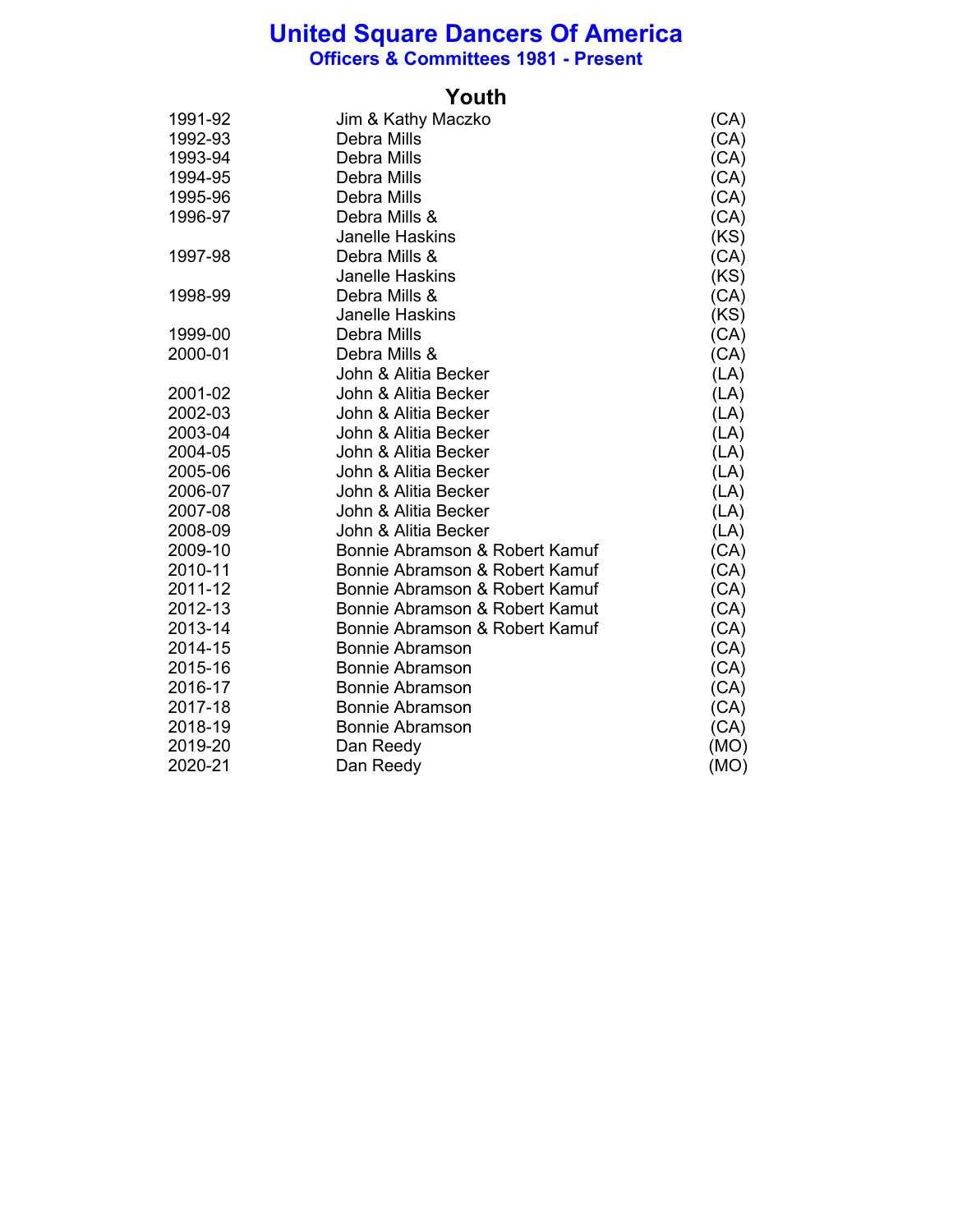**Officers & Committees 1981 - Present**

## **Badges**

| 1984-85 | Frank & Nan Habersberger | (FL) |
|---------|--------------------------|------|
| 1985-86 | Ed & Mary Barbee         | (TX) |
| 1986-87 | Ed & Mary Barbee         | (TX) |
| 1987-88 | Joe & Joy Vaccari        | (FL) |
| 1988-89 | Joe & Joy Vaccari        | (FL) |
| 1989-90 | Joe & Joy Vaccari        | (FL) |
| 1990-91 | Joe & Joy Vaccari        | (FL) |
| 1991-92 | Joe & Joy Vaccari        | (FL) |
| 1992-93 | Joe & Joy Vaccari        | (FL) |
| 1993-94 | Joe & Joy Vaccari        | (FL) |
| 1994-95 | Joe & Joy Vaccari        | (FL) |
| 1995-96 | Joe & Joy Vaccari        | (FL) |
| 1996-97 | Joe & Joy Vaccari        | (FL) |
| 1997-98 | Joe & Joy Vaccari        | (FL) |
| 1998-99 | Joe & Joy Vaccari        | (FL) |
| 1999-00 | Joe & Joy Vaccari        | (FL) |
| 2000-01 | Joe & Joy Vaccari        | (FL) |
| 2001-02 | Joe & Joy Vaccari        | (FL) |
| 2002-03 | Joe & Joy Vaccari        | (FL) |
| 2003-04 | Joe & Joy Vaccari        | (FL) |
| 2004-05 | Joe & Joy Vaccari        | (FL) |
| 2005-06 | Joe & Joy Vaccari        | (FL) |
| 2006-07 | Joe & Joy Vaccari        | (FL) |
| 2007-08 | Joe & Joy Vaccari        | (FL) |
| 2008-09 | Joe & Joy Vaccari        | (FL) |
| 2009-10 | Joe & Joy Vaccari        | (FL) |
| 2010-11 | Joe & Joy Vaccari        | (FL) |
| 2011-12 | Joy Vaccari              | (FL) |
| 2012-13 | Joy Vaccari              | (FL) |
| 2013-14 | Joy Vaccari              | (FL) |
| 2014-15 | Joy Vaccari              | (FL) |
| 2015-16 | Joy Vaccari              | (FL) |
| 2016-17 | Joy Vaccari              | (FL) |
| 2017-18 | Joy Vaccari              | (FL) |
| 2018-19 | Joy Vaccari              | (FL) |
| 2019-20 | Joy Vaccari              | (FL) |
| 2020-21 | Joy Vaccari              | (FL) |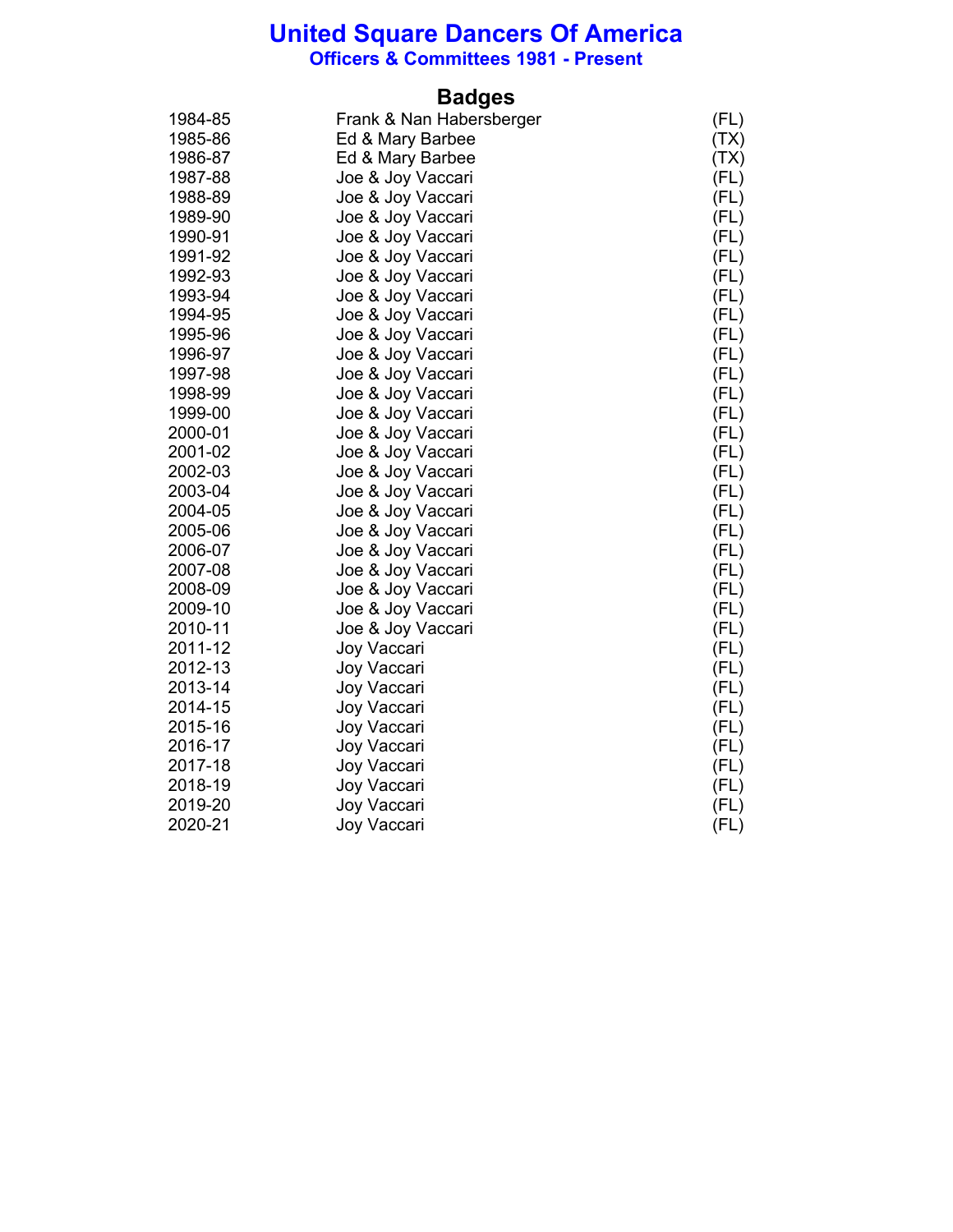**Officers & Committees 1981 - Present**

### **Facilities**

| 1988-89 | Earle & Joy Hoyt              | (IL) |
|---------|-------------------------------|------|
| 1989-90 | Earle & Joy Hoyt              | (IL) |
| 1990-91 | <b>Bob &amp; Betty Coates</b> | (CA) |
| 1991-92 | <b>Bob &amp; Betty Coates</b> | (CA) |
| 1992-93 | Walt & Sally Baechle          | (NY) |
| 1993-94 | Walt & Sally Baechle          | (NY) |
| 1994-95 | Walt & Sally Baechle          | (NY) |
| 1995-96 | Walt & Sally Baechle          | (NY) |
| 1996-97 | Walt & Sally Baechle          | (NY) |
| 1997-98 | Walt & Sally Baechle          | (NY) |
| 1998-99 | Walt & Sally Baechle          | (NY) |
| 1999-00 | Walt & Sally Baechle          | (NY) |
| 2001-02 | <b>Sally Baechle</b>          | (NY) |
| 2002-03 | Pat & Ave' Herndon            | (CA) |
| 2003-04 | Pat & Ave' Herndon            | (CA) |
| 2004-05 | Pat & Ave' Herndon            | (CA) |
| 2005-06 | Pat & Ave' Herndon            | (CA) |
| 2006-07 | Pat & Ave' Herndon            | (CA) |
| 2007-08 | Pat & Ave' Herndon            | (CA) |
| 2008-09 | Pat & Ave' Herndon            | (CA) |
| 2009-10 | Debra Stewart                 | (AL) |
| 2010-11 | Milene McCall                 | (KY) |
| 2011-12 | Milene McCall                 | (KY) |
| 2012-13 | Milene McCall                 | (KY) |
| 2013-14 | Milene McCall                 | (KY) |
| 2014-15 | Milene McCall                 | (KY) |
| 2015-16 | Milene McCall                 | (KY) |
| 2016-17 | Milene McCall                 | (KY) |
| 2017-18 | Milene McCall                 | (KY) |
| 2018-19 | Milene McCall                 | (KY) |
| 2019-20 | Milene McCall                 | (KY) |
| 2020-21 | Milene McCall                 | (KY) |
|         |                               |      |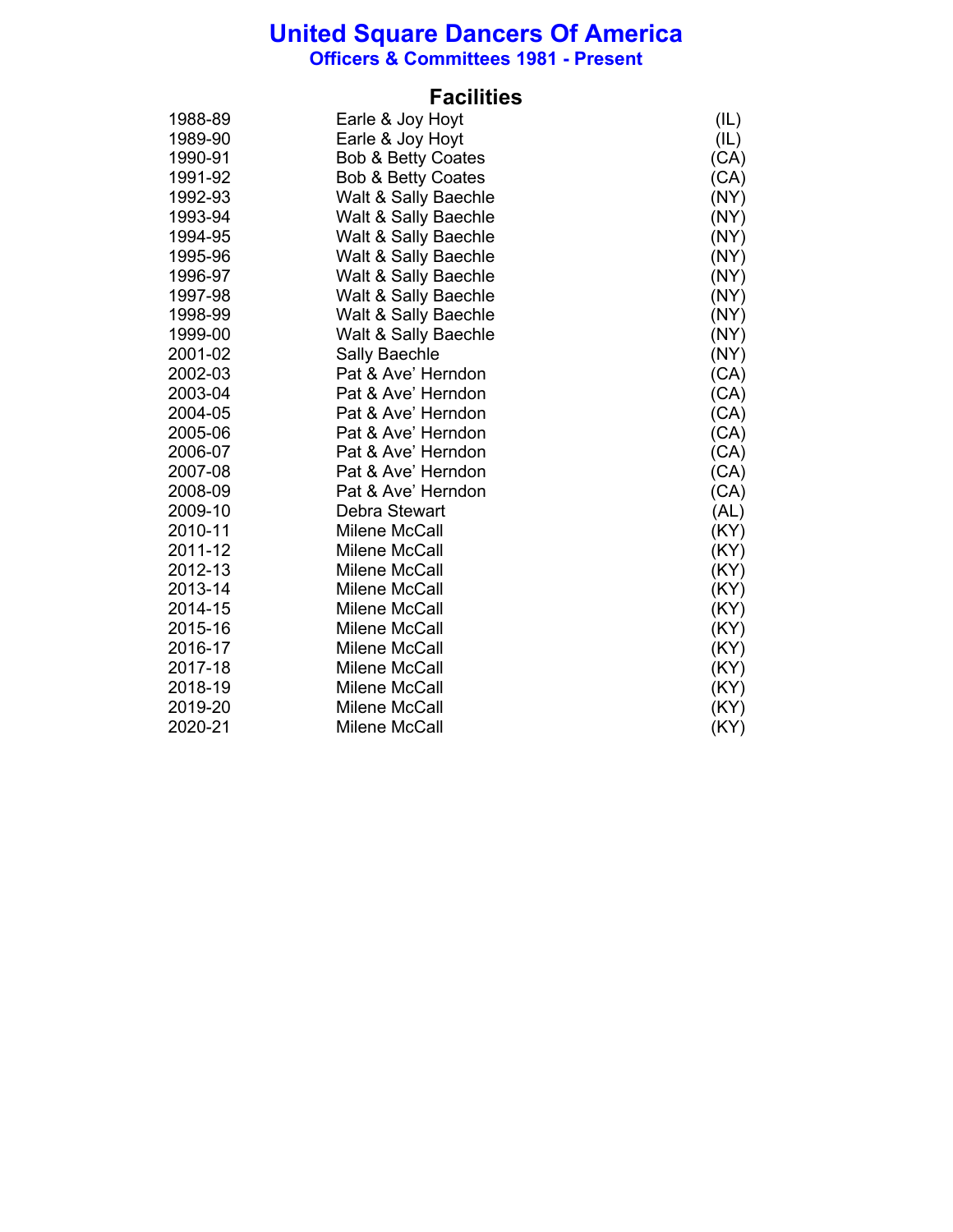**Officers & Committees 1981 - Present**

## **Prescription Drug Card**

| 2002-03 | <b>Bill &amp; Bobbie Shepard</b> | (TN) |
|---------|----------------------------------|------|
| 2003-04 | <b>Bill &amp; Bobbie Shepard</b> | (TN) |
| 2004-05 | <b>Bill Appel</b>                | (OK) |
| 2005-06 | <b>Bill Appel</b>                | (OK) |
| 2006-07 | Michael & Kimberlee Streby       | (CA) |
| 2007-08 | <b>Bill Flick</b>                | (PA) |
| 2008-09 | <b>Bill Flick</b>                | (PA) |
| 2009-10 | <b>Bill Flick</b>                | (PA) |
| 2010-11 | <b>Bill Flick</b>                | (PA) |
| 2011-12 | <b>Bill Flick</b>                | (PA) |
| 2012-13 | <b>Bill Flick</b>                | (PA) |
| 2013-14 | <b>Bill Flick</b>                | (PA) |
| 2014-15 | <b>Bill Flick</b>                | (PA) |
| 2015-16 | <b>Bill Flick</b>                | (PA) |
| 2016-17 | <b>Bill Flick</b>                | (PA) |
| 2017-18 | Mike & Pat Matsko                | (PA) |
| 2018-19 | Mike & Pat Matsko                | (PA) |
| 2019-20 | Joy Vaccari                      | (FL) |
| 2020-21 | Joy Vaccari                      | (FL) |
|         |                                  |      |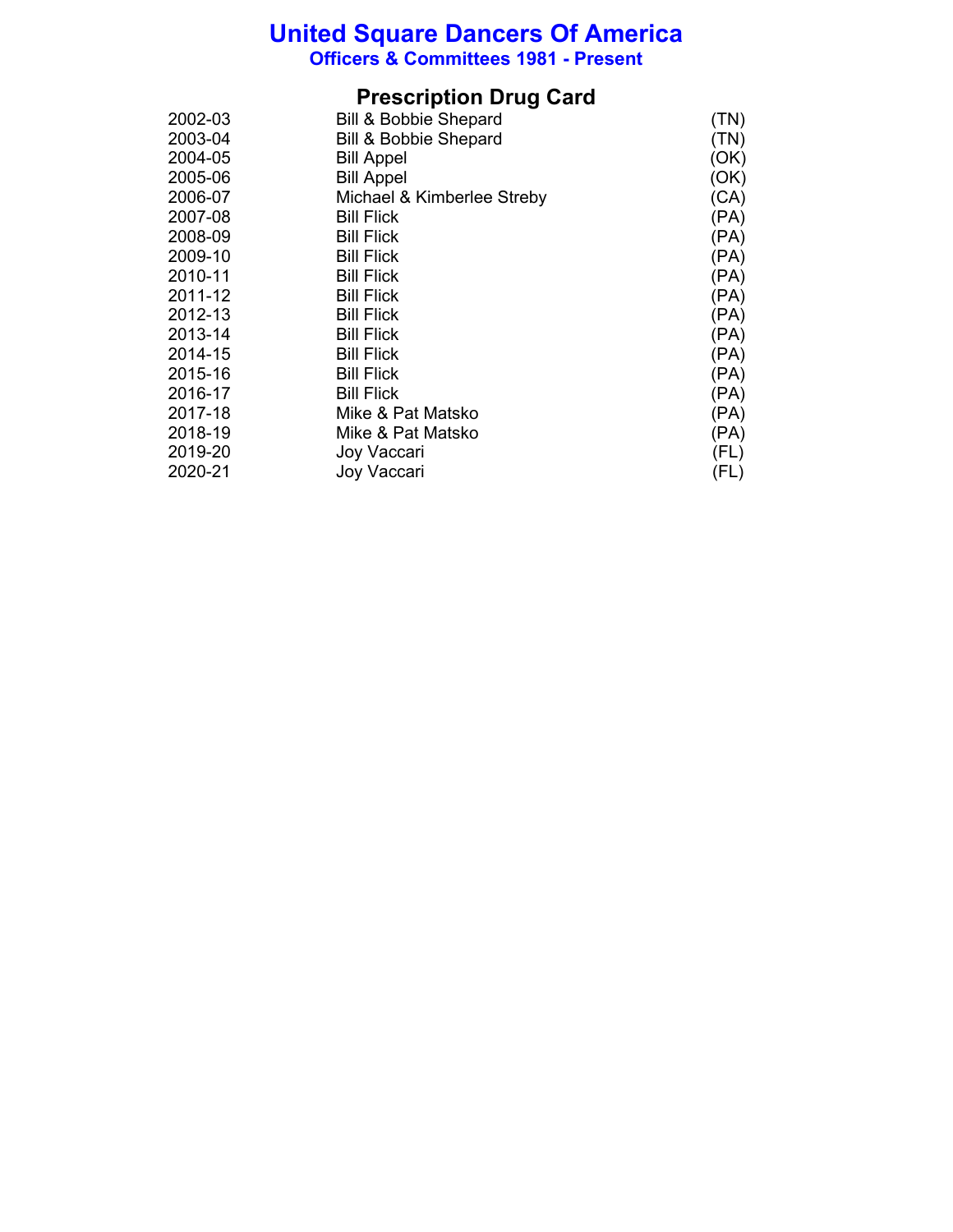**Officers & Committees 1981 - Present**

### **USA Traveler**

| 2003-04 | <b>Bill &amp; Bobbie Shepard</b> | (TN) |
|---------|----------------------------------|------|
| 2004-05 | Joe & Joy Vaccari                | (FL) |
| 2005-06 | Joe & Joy Vaccari                | (FL) |
| 2006-07 | Joe & Joy Vaccari                | (FL) |
| 2007-08 | Joe & Joy Vaccari                | (FL) |
| 2008-09 | Joe & Joy Vaccari                | (FL) |
| 2009-10 | Joe & Joy Vaccari                | (FL) |
| 2010-11 | Joe & Joy Vaccari                | (FL) |
| 2011-12 | Joy Vaccari                      | (FL) |
| 2012-13 | Joy Vaccari                      | (FL) |
| 2013-14 | Joy Vaccari                      | (FL) |
| 2014-15 | Joy Vaccari                      | (FL) |
| 2015-16 | Joy Vaccari                      | (FL) |
| 2016-17 | Joy Vaccari                      | (FL) |
| 2017-18 | Joy Vaccari                      | (FL) |
| 2018-19 | Joy Vaccari                      | (FL) |
| 2019-20 | Jerry & Donna Robey              | (IL) |
| 2020-21 | Jerry & Donna Robey              | (IL) |
|         |                                  |      |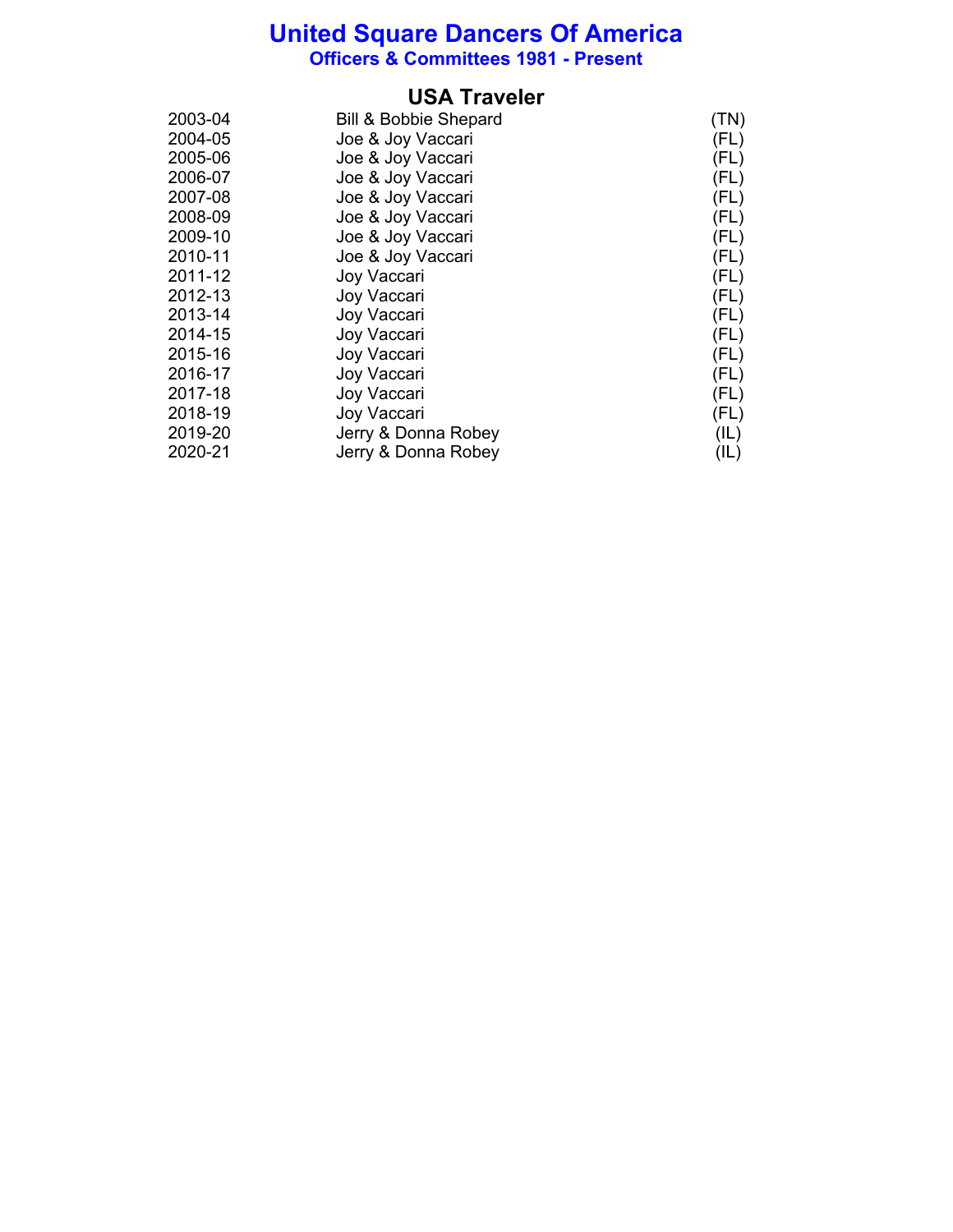**Officers & Committees 1981 - Present**

| 2003-04 | Pat & Ave' Herndon               | (CA) |
|---------|----------------------------------|------|
| 2004-05 | Pat & Ave' Herndon               | (CA) |
| 2005-06 | Pat & Ave' Herndon               | (CA) |
| 2006-07 | Pat & Ave' Herndon               | (CA) |
| 2007-08 | Pat & Ave' Herndon               | (CA) |
| 2008-09 | Pat & Ave' Herndon               | (CA) |
| 2009-10 | Si & Marilyn Kittle              | (WI) |
| 2010-11 | Si & Marilyn Kittle              | (WI) |
| 2011-12 | Jim & Edythe Weber               | (MO) |
| 2012-13 | Jim & Edythe Weber               | (MO) |
| 2013-14 | Jim & Edythe Weber               | (MO) |
| 2014-15 | Jim & Edythe Weber               | (MO) |
| 2015-16 | Jim & Edythe Weber               | (MO) |
| 2016-17 | Jim & Edythe Weber               | (MO) |
| 2017-18 | Jim & Edythe Weber               | (MO) |
| 2018-19 | Jim & Edythe Weber               | (MO) |
| 2019-20 | LPaul & Sally Schmidt            | (CA) |
| 2020-21 | <b>LPaul &amp; Sally Schmidt</b> | (CA) |
|         |                                  |      |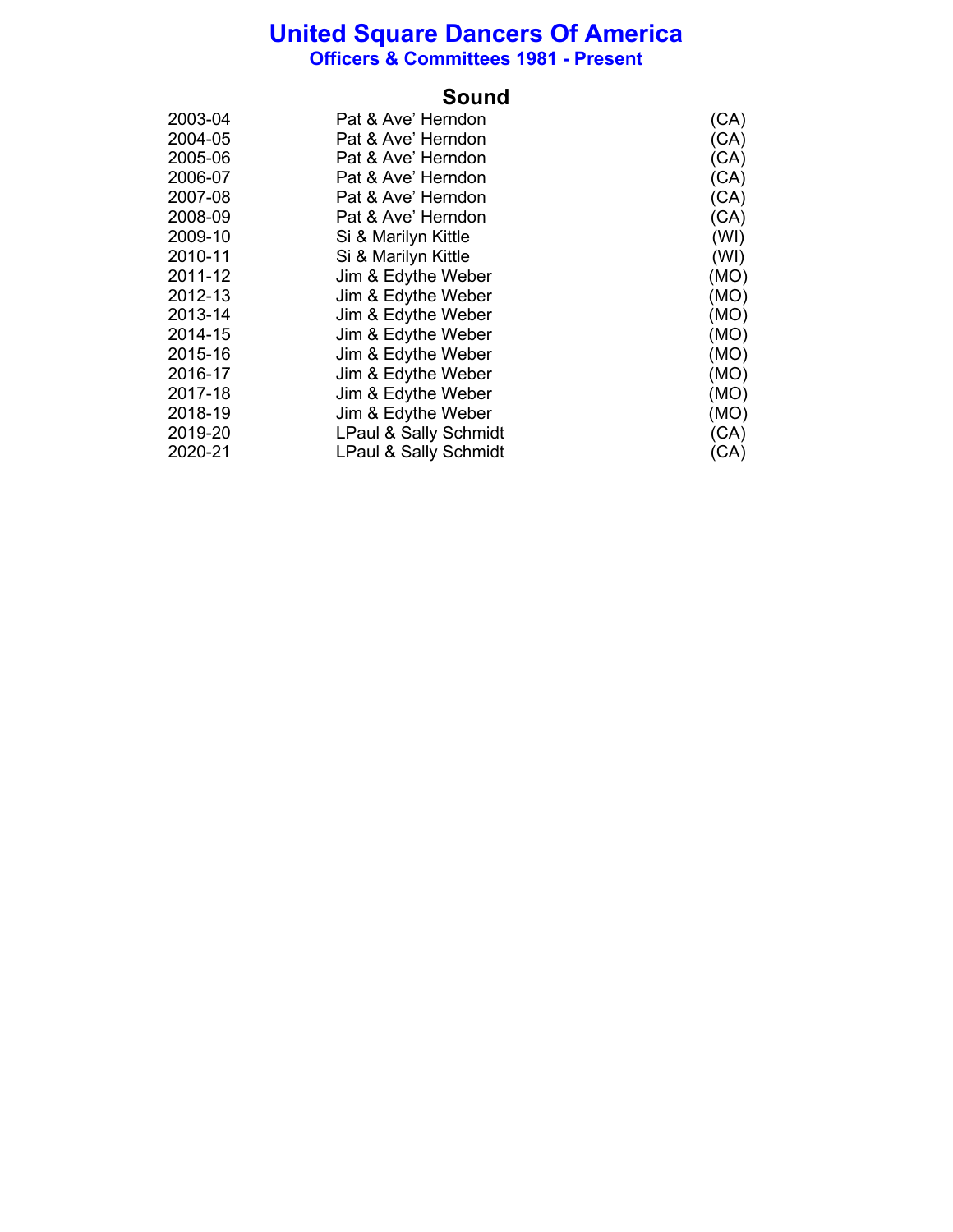**Officers & Committees 1981 - Present**

| 1994-95 | Jim Weber   | (MO) |
|---------|-------------|------|
| 1995-96 | Jim Weber   | (MO) |
| 1996-97 | Jim Weber   | (MO) |
| 1997-98 | Jim Weber   | (MO) |
| 1998-99 | Jim Weber   | (MO) |
| 1999-00 | Jim Weber   | (MO) |
| 2000-01 | Jim Weber   | (MO) |
| 2001-02 | Jim Weber   | (MO) |
| 2002-03 | Jim Weber   | (MO) |
| 2003-04 | Jim Weber   | (MO) |
| 2004-05 | Jim Weber   | (MO) |
| 2005-06 | Jim Weber   | (MO) |
| 2006-07 | Jim Weber   | (MO) |
| 2007-08 | Jim Weber   | (MO) |
| 2008-09 | Jim Weber   | (MO) |
| 2009-10 | Jim Weber   | (MO) |
| 2010-11 | Jim Weber   | (MO) |
| 2011-12 | Jim Weber   | (MO) |
| 2012-13 | Jim Weber   | (MO) |
| 2013-14 | Jim Weber   | (MO) |
| 2014-15 | Jim Weber   | (MO) |
| 2015-16 | Jim Weber   | (MO) |
| 2016-17 | Jim Weber   | (MO) |
| 2017-18 | Jim Weber   | (MO) |
| 2018-19 | Jim Weber   | (MO) |
| 2019-20 | Jim Weber   | (MO) |
| 2020-21 | Dan Wheeler | (MO) |

#### **Webmaster**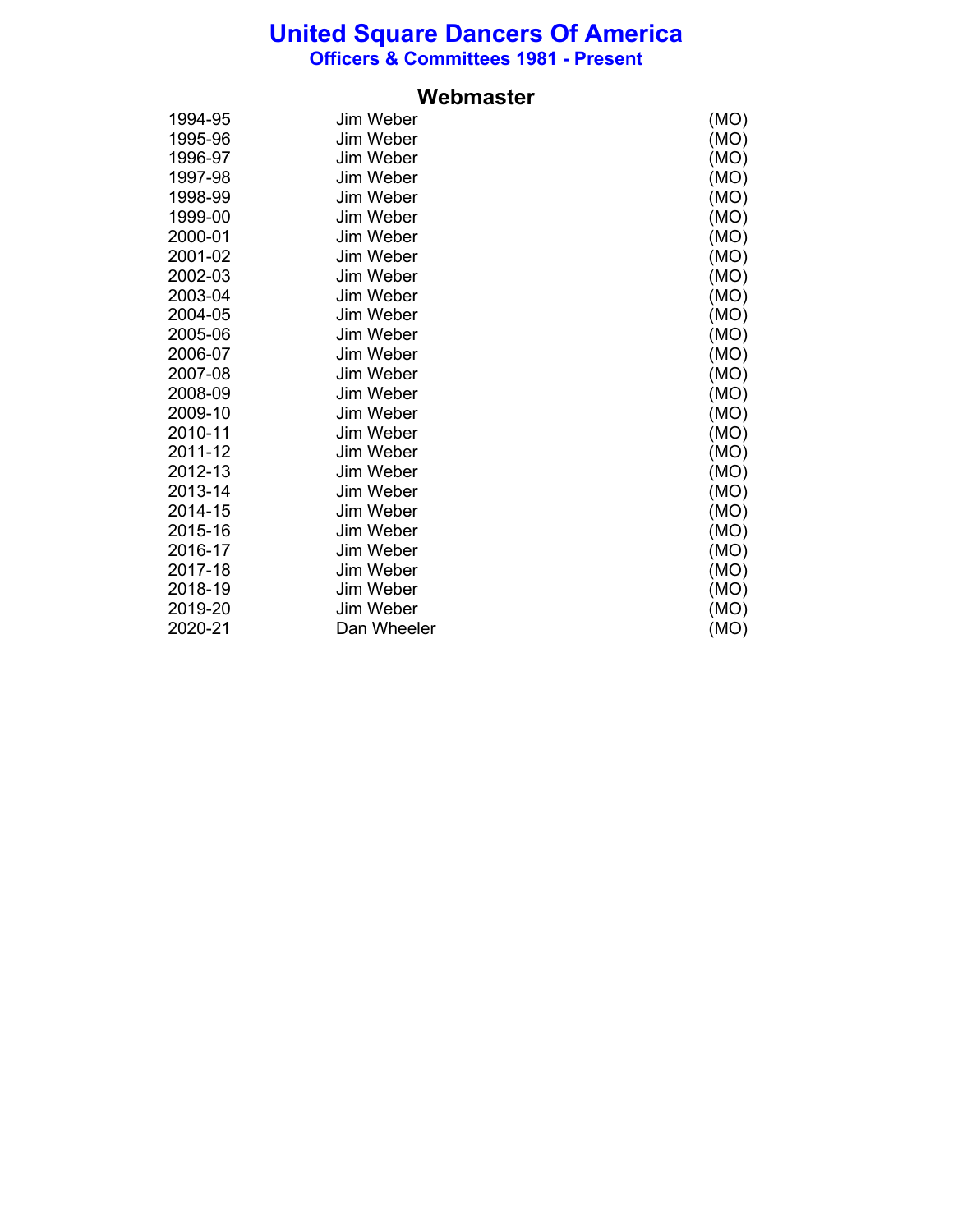**Officers & Committees 1981 - Present**

### **Centennial Award**

| 2013-14 | <b>Larry Dunkel</b> | (TN) |
|---------|---------------------|------|
| 2014-15 | <b>Larry Dunkel</b> | (TN) |
| 2015-16 | <b>Larry Dunkel</b> | (TN) |
| 2016-17 | <b>Larry Dunkel</b> | (TN) |
| 2017-18 | <b>Larry Dunkel</b> | (TN) |
| 2018-19 | <b>Larry Dunkel</b> | (TN) |
| 2019-20 | <b>Larry Dunkel</b> | (TN) |
| 2020-21 | <b>Larry Dunkel</b> | (TN) |
|         |                     |      |

## **Social Media Committee**

| 2016-17 | Scott and Brenda Deal | (WI) |
|---------|-----------------------|------|
| 2017-18 | Scott and Brenda Deal | (WI) |
| 2018-19 | Scott and Brenda Deal | (WI) |
| 2019-20 | Scott and Brenda Deal | (WI) |
| 2019-20 | Milene McCall         | (KY) |
| 2020-21 | Milene McCall         | (KY) |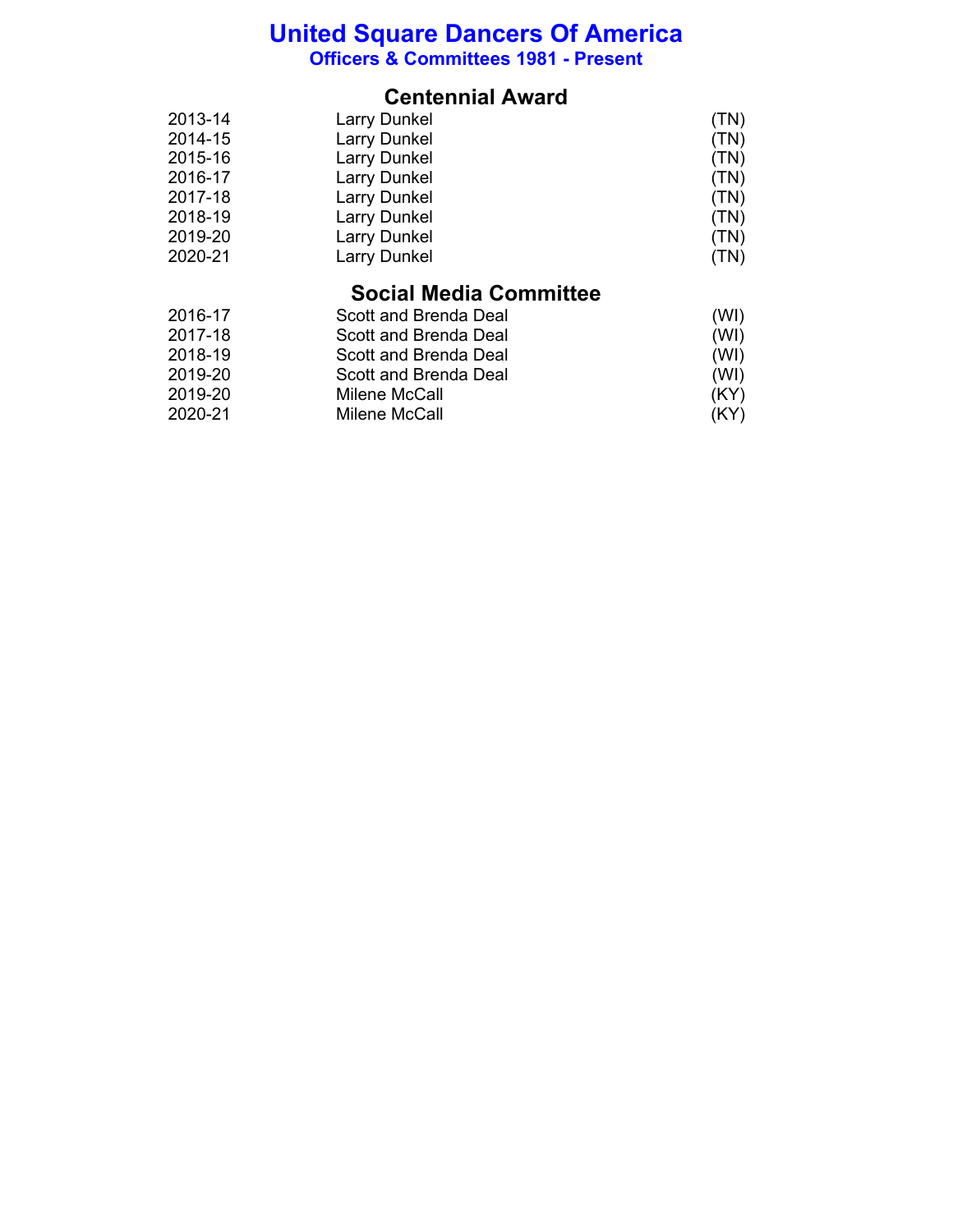### **United Square Dancers Of America Officers & Committees 1981 - Present**

## **501 (C) (3) Group Exemption Probram Co-Administrators**

| 2018-19 | Jim Maczko                     | (CA) |
|---------|--------------------------------|------|
| 2019-20 | Jim Maczko, Application Review | (CA) |
| 2019-20 | Pat Inglis, Group Renewals     | (GA) |
| 2020-21 | Pat Inglis, Group Renewals     | (GA) |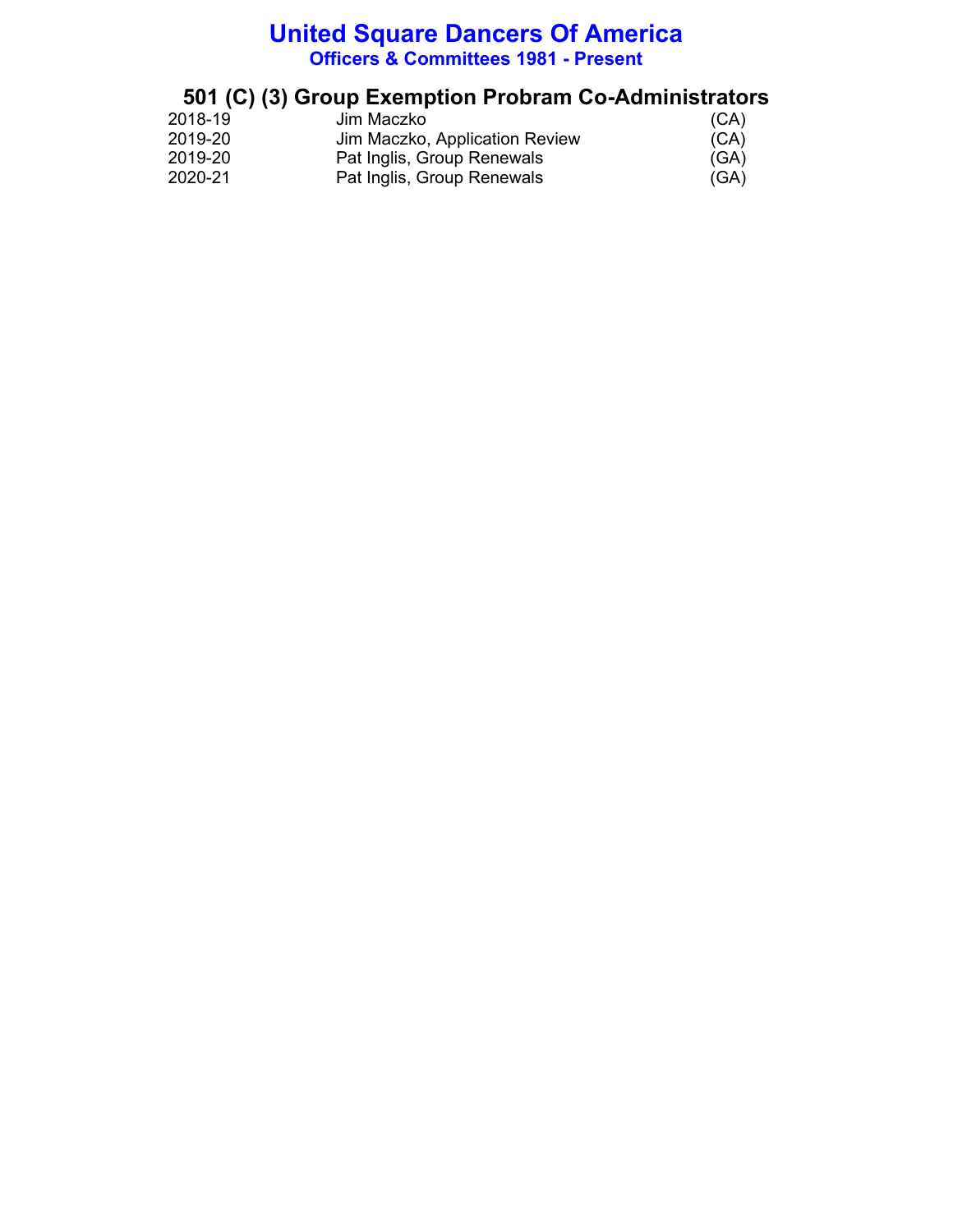### **United Square Dancers Of America Officers & Committees 1981 - Present**

### **Shopping Mall**

| 2006-07             | Jim Weber | (MO) |
|---------------------|-----------|------|
| 2007-08             | Jim Weber | (MO) |
| 2008-09             | Jim Weber | (MO) |
| <b>Discontinued</b> |           |      |

## **Long Distance Phone**

| 1991-92       | Jim & Kathy Maczko | (CA) |
|---------------|--------------------|------|
| 1992-93       | Jim & Kathy Maczko | (CA) |
| 1993-94       | Jim Maczko         | (CA) |
| Program ended |                    |      |

#### **Museum**

| 1982-83 | George & Judy Garland     | (NC) |
|---------|---------------------------|------|
| 1983-84 | George & Judy Garland     | (NC) |
| 1984-85 | George & Judy Garland     | (NC) |
| 1985-86 | George & Judy Garland     | (NC) |
| 1986-87 | George & Judy Garland     | (NC) |
| 1987-88 | Joe & Joy Vaccari         | (FL) |
| 1988-89 | Joe & Joy Vaccari         | (FL) |
| 1989-90 | Orlo & Rita Hoadley       | (NY) |
| 1990-91 | Orlo & Rita Hoadley       | (NY) |
| 1991-92 | Clyde & Pauline Hanebrink | (MO) |
| 1992-93 | Juan & Betty Salcedo      | (CA) |
| 1993-94 | Juan & Betty Salcedo      | (CA) |

NA

#### **BMI/ASCAP**

| 1991-92      | Jim & Peggy Segraves  | (AL) |
|--------------|-----------------------|------|
| 1992-93      | Jim & Peggy Segraves  | (AL) |
| 1993-94      | Jim & Peggy Segraves  | (AL) |
| 1994-95      | Jim & Peggy Segraves  | (AL) |
| 1995-96      | Jim & Peggy Segraves  | (AL) |
| 1996-97      | Jim & Peggy Segraves  | (AL) |
| 1997-Present | <b>USDA President</b> |      |